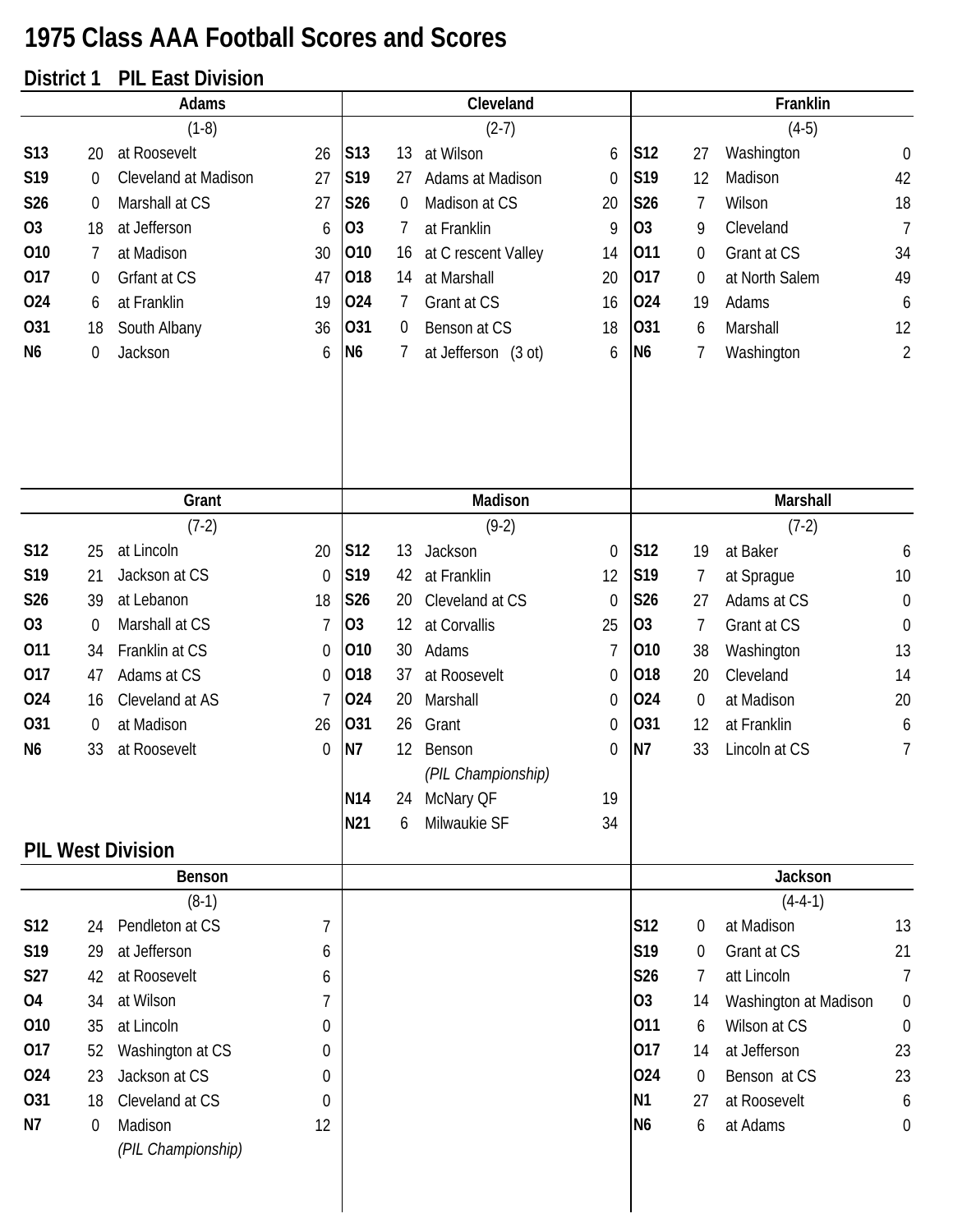|                         | <b>Jefferson</b> |                              |                  |                 | Lincoln          |                        |                   |                 | Roosevelt      |                              |                  |  |
|-------------------------|------------------|------------------------------|------------------|-----------------|------------------|------------------------|-------------------|-----------------|----------------|------------------------------|------------------|--|
|                         |                  | $(4-5)$                      |                  |                 |                  | $(4-5)$                |                   |                 |                | $(2-7)$                      |                  |  |
| <b>S12</b>              | 8                | at South Salem               | 18               | S12             | 20               | Grant                  | 25                | S13             | 26             | Adams                        | $\mathbf 0$      |  |
| S19                     | 6                | Benson                       | 29               | S19             | 23               | Washington at CS       | 6                 | <b>S20</b>      | 0              | at Wilson                    | 14               |  |
| S26                     | 26               | Washington                   | $\boldsymbol{0}$ | S26             | 7                | Jackson (ot)           | 7                 | S27             | 6              | Benson                       | 42               |  |
| O <sub>3</sub>          | 6                | Adams                        | 18               | O <sub>3</sub>  | 20               | Roosevelt              | 8                 | O <sub>3</sub>  | 8              | at Lincoln                   | 20               |  |
| 010                     | 6                | Roosevelt at CS              | $\Omega$         | 010             | $\boldsymbol{0}$ | Benson                 | 35                | 010             | 0              | Jefferson at CS              | 6                |  |
| 017                     | 23               | Jackson                      | 14               | 018             | 7                | at Wilson              | 13                | 018             | 0              | Madison                      | 37               |  |
| 024                     | 15               | Wilson                       | 0                | 024             | 16               | at McNary              | 33                | 025             | 8              | Washington                   | $\mathbf 0$      |  |
| 031                     | 20               | at Lincoln (ot)              | 22               | 031             | 22               | Jefferson (ot)         | 20                | N <sub>1</sub>  | 6              | Jackson                      | 27               |  |
| N <sub>6</sub>          | 6                | Celebeland (3 ot)            | 7                | <b>N7</b>       | 7                | Marshall at CS         | 33                | N <sub>6</sub>  | 0              | Grant                        | 33               |  |
|                         |                  |                              |                  |                 |                  |                        |                   |                 |                | Wilson                       |                  |  |
|                         |                  | Washington<br>$(0-9)$        |                  |                 |                  |                        |                   |                 |                | $(3-6)$                      |                  |  |
| S12                     |                  | at Franklin                  | 27               |                 |                  |                        |                   | S <sub>13</sub> |                | Cleveland                    | 13               |  |
| S19                     | 0<br>6           | Lincoln at CS                | 23               |                 |                  |                        |                   | S20             | 6<br>14        | Roosevelt                    | $\boldsymbol{0}$ |  |
| S26                     | 0                | at Jefferson                 | 28               |                 |                  |                        |                   | <b>S26</b>      | 18             | at Franklin                  | $\overline{1}$   |  |
| O <sub>3</sub>          | 0                | Jackson at Madison           | 14               |                 |                  |                        |                   | <b>O4</b>       | $\overline{7}$ | Benson                       | 34               |  |
| 011                     | 13               | at Matshall                  | 38               |                 |                  |                        |                   | 011             | 0              | Jackson at CS                | 6                |  |
| 017                     | 0                | Benson at CS                 | 50               |                 |                  |                        |                   | 018             | $\overline{7}$ | Lincoln                      | 13               |  |
| 025                     | 0                | at Rfoosevelt                | 8                |                 |                  |                        |                   | 024             | 0              | at Jefferson                 | 15               |  |
| 031                     | 0                | Wilson at CS                 | 26               |                 |                  |                        |                   | 031             | 26             | Washington at CS             | $\mathbf 0$      |  |
| N <sub>6</sub>          | 2                | at Franklin                  | 7                |                 |                  |                        |                   | N7              | 7              | at West Albany               | 10               |  |
|                         |                  |                              |                  |                 |                  |                        |                   |                 |                |                              |                  |  |
| <b>District 2 Metro</b> |                  |                              |                  |                 |                  |                        |                   |                 |                |                              |                  |  |
|                         |                  | Aloha                        |                  |                 |                  | <b>Beaverton</b>       |                   |                 |                | <b>Central Catholic</b>      |                  |  |
|                         |                  | $(7-2)$                      |                  |                 |                  | $(5-4)$                |                   |                 |                | $(3-6)$                      |                  |  |
| S12                     | 19               | Ashland                      | 12               | S <sub>12</sub> | 8                | <b>Grants Pass</b>     | 7                 | S <sub>12</sub> | 10             | Bend at CS                   | $\boldsymbol{0}$ |  |
| S19                     | 21               | Hillsboro                    | 28               | S19             | 16               | David Douglas          | 19                | S19             | 21             | at Parkrose                  | $\boldsymbol{0}$ |  |
| S26                     | 19               | at Crater                    | 0                | S26             | 6                | at Klamath Union       | 7                 | S26             | 0              | at Hillsboro                 | 34               |  |
| 03                      | 14               | at David Douglas             | $\boldsymbol{0}$ | 03              | 9                | Jesuit                 | $\theta$          | 03              | 14             | at Klamath Union             | 17               |  |
| 010                     | 24               | Jesuit                       | 23               | 010             | 13               | at Parkrose            | 0                 | 010             | 13             | Sunset at CS                 | 14               |  |
| 017<br>024              | 21               | at Sunset                    | 35               | 018<br>024      | 14               | Central Catholic at CS | 0                 | 018<br>024      | $\overline{0}$ | Beaverton at CS              | 14               |  |
| 031                     | 27               | Parkrose<br>Central Catholic | 6<br>13          | 031             | 7                | Sunset<br>at Hillsboro | $\mathbf 0$<br>35 | 031             | 7<br>13        | at David Douglas<br>at Aloha | $10$             |  |
| N7                      | 14               |                              |                  | N7              | $\boldsymbol{0}$ |                        | $\overline{1}$    | N <sub>8</sub>  |                |                              | 14               |  |
|                         | 7                | at Beaverton                 | 6                |                 | 6                | Aloha                  |                   |                 | 24             | Jesuit at CS                 | $\theta$         |  |
|                         |                  |                              |                  |                 |                  |                        |                   |                 |                |                              |                  |  |
|                         |                  |                              |                  |                 |                  |                        |                   |                 |                |                              |                  |  |
|                         |                  |                              |                  |                 |                  |                        |                   |                 |                |                              |                  |  |
|                         |                  |                              |                  |                 |                  |                        |                   |                 |                |                              |                  |  |
|                         |                  |                              |                  |                 |                  |                        |                   |                 |                |                              |                  |  |
|                         |                  |                              |                  |                 |                  |                        |                   |                 |                |                              |                  |  |
|                         |                  |                              |                  |                 |                  |                        |                   |                 |                |                              |                  |  |
|                         |                  |                              |                  |                 |                  |                        |                   |                 |                |                              |                  |  |
|                         |                  |                              |                  |                 |                  |                        |                   |                 |                |                              |                  |  |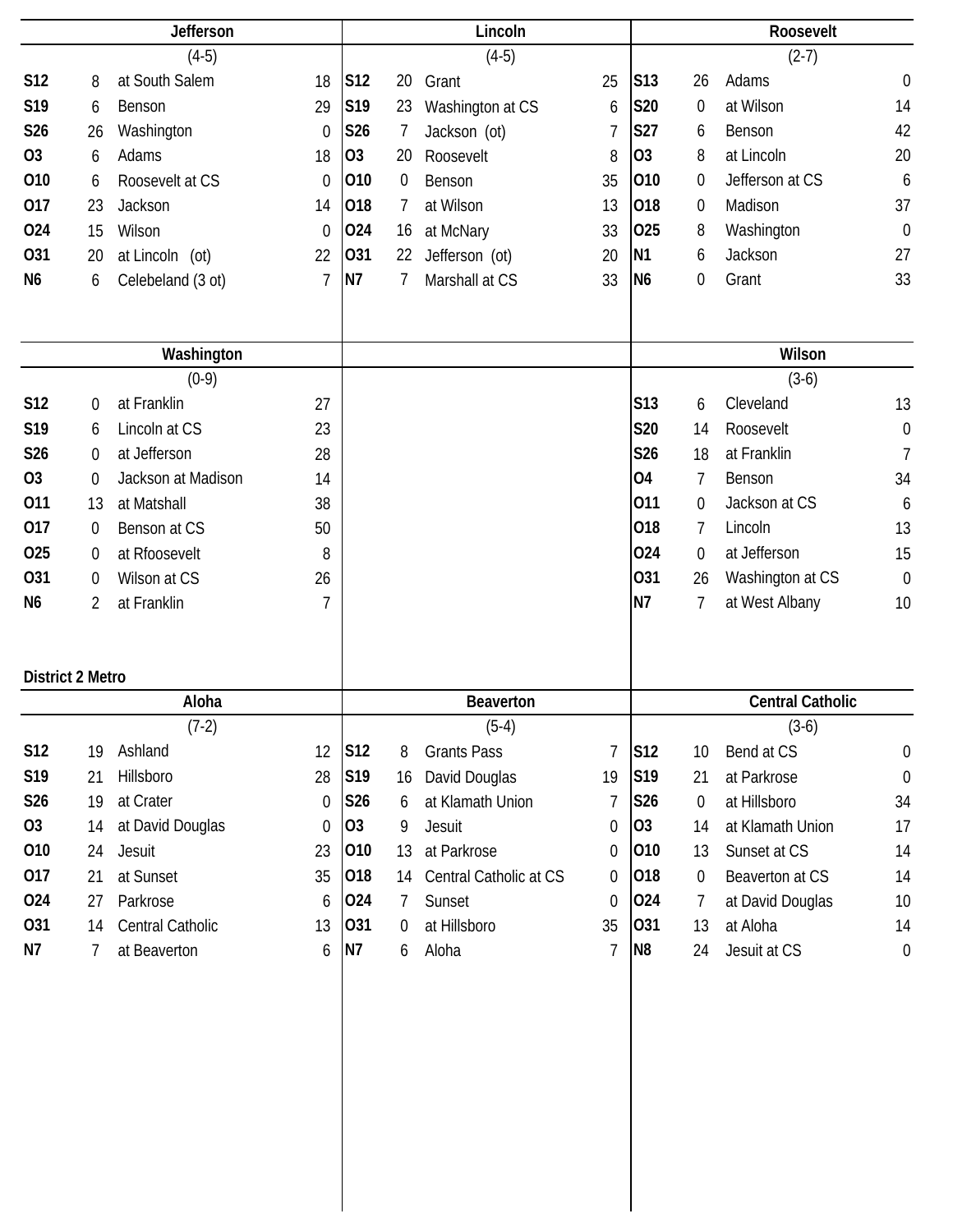|                   |                  | <b>David Douglas</b>                 |                |           |                  |                          |                |                |             | Hillsboro              |                       |
|-------------------|------------------|--------------------------------------|----------------|-----------|------------------|--------------------------|----------------|----------------|-------------|------------------------|-----------------------|
|                   |                  | $(5-4)$                              |                |           |                  |                          |                |                |             | $(7-2)$                |                       |
| <b>S12</b>        | 14               | Klamath Union                        | 13             |           |                  |                          |                | <b>S12</b>     | 36          | at Medford             | 35                    |
| S19               | 19               | at Beaverton                         | 16             |           |                  |                          |                | S19            | 28          | at Aloha               | 21                    |
| S26               | 14               | at Grants Pass                       | 25             |           |                  |                          |                | <b>S26</b>     | 34          | Central Catholic       | $\boldsymbol{0}$      |
| <b>O3</b>         | $\boldsymbol{0}$ | Aloha                                | 14             |           |                  |                          |                | <b>O3</b>      | 40          | Roseburg               | $\overline{1}$        |
| 010               | 27               | Hillsboro                            | 22             |           |                  |                          |                | 010            | 22          | at David Douiglas      | 27                    |
| 017               | 7                | at Jesuit                            | 0              |           |                  |                          |                | 017            | 51          | Parkrose               | $\mathbf 0$           |
| 024               | 10               | <b>Central Catholic</b>              | 7              |           |                  |                          |                | 024            | 13          | at Jesuit              | 7                     |
| 031               | 24               | Sunset                               | 29             |           |                  |                          |                | 031            | 35          | Beaverton              | $\boldsymbol{0}$      |
| N7                | 7                | at Parkrose                          | 13             |           |                  |                          |                | N7             | 15          | at Sunset              | 21                    |
|                   |                  |                                      |                |           |                  |                          |                |                |             |                        |                       |
|                   |                  | <b>Jesuit</b>                        |                |           |                  | Parkrose                 |                |                |             | Sunset                 |                       |
|                   |                  | $(3-6)$                              |                |           |                  | $(1-8)$                  |                |                |             | $(10-2)$               |                       |
| S12               | 12               | West Linn                            | 3              | S12       | $\boldsymbol{0}$ | at The Dalles            | 21             | S12            | 33          | at Roseburg            | 7                     |
| S19               | 20               | Sunset                               | 8              | S19       | 0                | Central Catholic         | 21             | S19            | 8           | at Jesuit              | 20                    |
| S26               | $\boldsymbol{0}$ | Roseburg                             | 3              | S26       | 7                | at Sunset                | 42             | <b>S26</b>     | 42          | Parkrose               | $\overline{1}$        |
| <b>O3</b>         | $\boldsymbol{0}$ | at Beaverton                         | 9              | <b>O3</b> | 0                | Medford                  | 27             | 03             | 21          | <b>Grants Pass</b>     | 6                     |
| 010               | 23               | at Aloha                             | 24             | 010       | 0                | Beaverton                | 13             | 010            | 14          | Central Catholic at CS | 13                    |
| 017               | $\boldsymbol{0}$ | David Douglas                        | $\overline{7}$ | 017       | 0                | at Hillsboro             | 51             | 017            | 35          | Aloha                  | 21                    |
| 024               | 7                | Hillsboro                            | 13             | 024       | 6                | at Aloha                 | 27             | 024            | $\mathbf 0$ | at Beaverton           | $\overline{7}$        |
| 031               | 20               | Parkrose                             | 7              | 031       | 7                | Jesuit                   | 20             | 031            | 29          | at David Douglas       | 24                    |
| $N^*$             | 0                | Central Catholic at CS               | 24             | N7        | 13               | David Douglas            | $\overline{7}$ | N7             | 21          | Hillsboro              | 15                    |
|                   |                  |                                      |                |           |                  |                          |                | <b>N14</b>     | 28          | Forest Grove QF        | $\overline{7}$        |
|                   |                  |                                      |                |           |                  |                          |                | N21            | 34          | North Eugene (3 ot) SF | 31                    |
|                   |                  |                                      |                |           |                  |                          |                | N28            | 35          | Milwaukie F            | 14                    |
|                   |                  |                                      |                |           |                  |                          |                |                |             |                        |                       |
| <b>District 3</b> |                  | <b>Wilco League</b><br><b>Barlow</b> |                |           |                  | <b>Columbia Division</b> |                |                |             |                        |                       |
|                   |                  | $(2-7)$                              |                |           |                  |                          |                |                |             | Centennial<br>$(5-4)$  |                       |
|                   |                  |                                      |                |           |                  |                          |                | S12            |             | at Milwaukie           |                       |
| <b>S12</b>        | 7                | at Tigard                            | 8              |           |                  |                          |                | S19            | 21          |                        | 39                    |
| S19<br>S26        | 14               | Reynolds<br>at The Dalles            | 48<br>24       |           |                  |                          |                | S26            | 24          | The Dalles             | $\boldsymbol{0}$<br>7 |
| 03                | $\boldsymbol{0}$ |                                      |                |           |                  |                          |                | 03             | 10          | at Lake Oswego         |                       |
| 09                | 7                | Lake Oswego                          | 42             |           |                  |                          |                | O <sub>9</sub> | 23          | Hood Rover Valley      | $\boldsymbol{0}$      |
| 017               | 21               | at Hood Rover Valley                 | 14             |           |                  |                          |                | 017            | 24          | at Gresham             | 10                    |
|                   | 7                | Gresham                              | 8              |           |                  |                          |                | 024            | 36          | Lakeridge              | 42                    |
| 024               | 6                | at Centennial                        | 27             |           |                  |                          |                |                | 27          | <b>Barlow</b>          | 6                     |
| 031               | 34               | Oregon City                          | 6              |           |                  |                          |                | 031            | 15          | at Reynolds            | 18                    |
| N7                | 0                | at West Linn                         | 6              |           |                  |                          |                | <b>N7</b>      | 34          | Milwaukie at DD        | 44                    |
|                   |                  |                                      |                |           |                  |                          |                |                |             | (Wilco Champiosnhip)   |                       |
|                   |                  |                                      |                |           |                  |                          |                |                |             |                        |                       |
|                   |                  |                                      |                |           |                  |                          |                |                |             |                        |                       |
|                   |                  |                                      |                |           |                  |                          |                |                |             |                        |                       |
|                   |                  |                                      |                |           |                  |                          |                |                |             |                        |                       |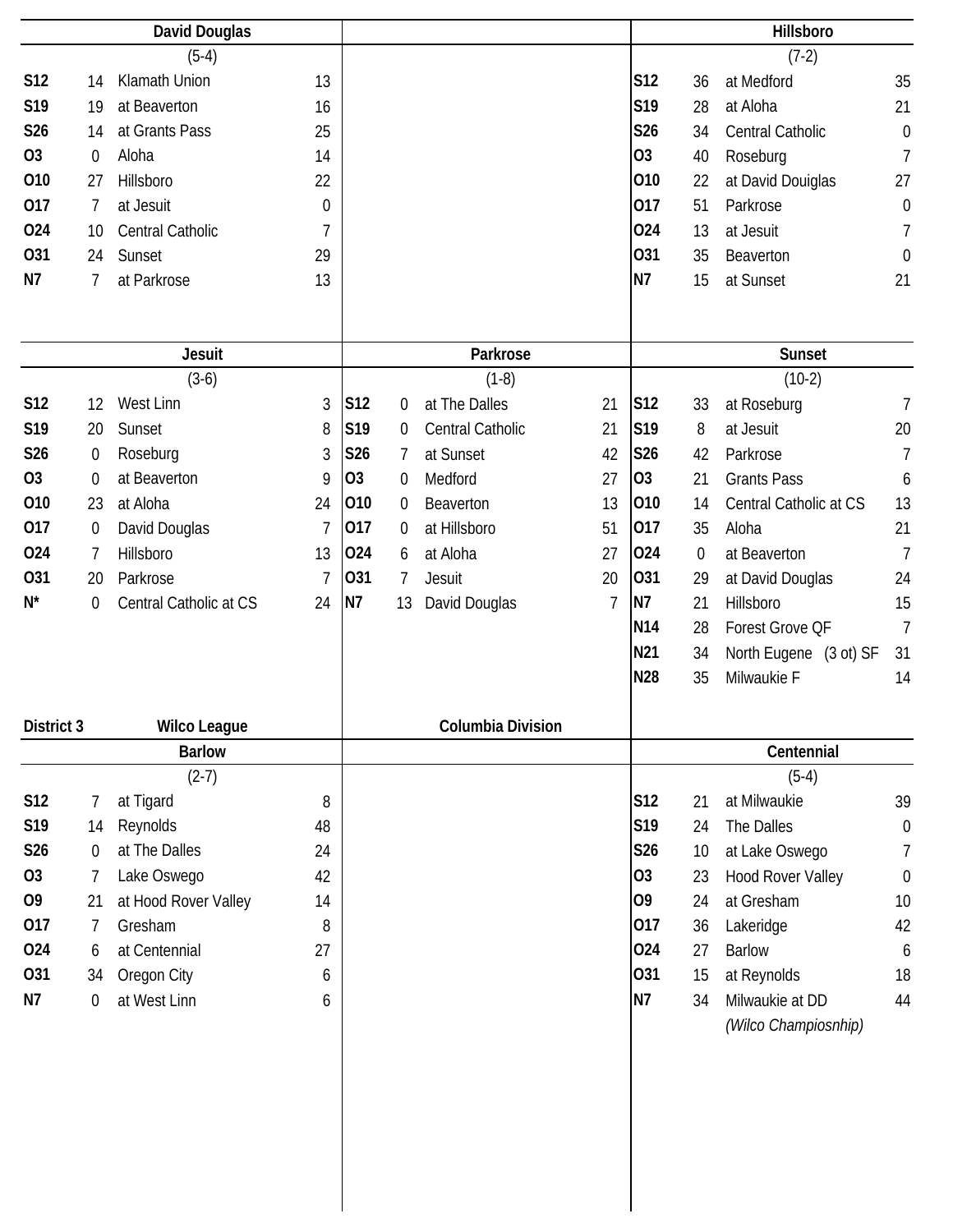|                | Gresham |                          |                  |                | <b>Hood River Valley</b> |                            |    |                 | Lake Oswego      |                          |                  |  |
|----------------|---------|--------------------------|------------------|----------------|--------------------------|----------------------------|----|-----------------|------------------|--------------------------|------------------|--|
|                |         | $(2-7)$                  |                  |                |                          | $(2-7)$                    |    |                 |                  | $(8-1)$                  |                  |  |
| <b>S12</b>     | 7       | at Lakeridge             | 37               | S12            | 0                        | at Oregon City             | 12 | S <sub>12</sub> | 42               | at Clackamas             | 6                |  |
| S19            | 0       | Lake Oswego              | 18               | S19            | 28                       | Tigartd                    | 14 | S <sub>19</sub> | 18               | at Gresham               | $\boldsymbol{0}$ |  |
| <b>S26</b>     | 28      | at Hood River Valley     | $\boldsymbol{0}$ | <b>S26</b>     | 0                        | Gresham                    | 28 | S26             | 7                | Centennial               | 10               |  |
| O <sub>3</sub> | 0       | West Linn                | 16               | O <sub>3</sub> | 0                        | at Centennial              | 23 | O <sub>3</sub>  | 42               | at Barlow                | $\overline{7}$   |  |
| O <sub>9</sub> | 10      | Centennial               | 24               | O <sub>9</sub> | 14                       | <b>Barklow</b>             | 21 | O <sub>9</sub>  | 21               | Reynolds                 | 13               |  |
| 017            | 8       | at Barlow                | $\overline{1}$   | 017            | 14                       | at Reynolds                | 33 | 017             | 35               | at The Dalles            | 6                |  |
| 024            | 7       | Reynolds                 | 14               | 024            | 6                        | The Dalles                 | 7  | 024             | 21               | Putnam                   | 15               |  |
| 031            | 0       | at The Dalles            | 13               | 031            | 8                        | at Lake Oswego             | 29 | 031             | 29               | <b>Hood River Valley</b> | 8                |  |
| N7             | 6       | at Oregon City           | 20               | N7             | 30                       | at Clackamas               | 12 | N7              | 15               | Lakeridge                | $\boldsymbol{0}$ |  |
|                |         |                          |                  |                |                          |                            |    |                 |                  |                          |                  |  |
|                |         |                          |                  |                |                          |                            |    |                 |                  |                          |                  |  |
|                |         | Reynolds                 |                  |                |                          |                            |    |                 |                  | <b>The Dalles</b>        |                  |  |
|                |         | $(7-2)$                  |                  |                |                          |                            |    |                 |                  | $(5-4)$                  |                  |  |
| <b>S12</b>     | 27      | at Putnam                | $\overline{7}$   |                |                          |                            |    | S12             | 21               | Parkrose                 | $\mathbf 0$      |  |
| S19            | 48      | at Barlow                | 14               |                |                          |                            |    | S19             | $\mathbf 0$      | at Centennial            | 24               |  |
| S26            | 13      | Clackamas                | 8                |                |                          |                            |    | S26             | 24               | <b>Barlow</b>            | $\boldsymbol{0}$ |  |
| <b>O3</b>      | 19      | The Dalles               | 20               |                |                          |                            |    | <b>O3</b>       | 20               | at Reynolds              | 19               |  |
| 010            | 13      | at Lake Oswego           | 21               |                |                          |                            |    | O <sub>9</sub>  | 3                | Milwaukie                | 28               |  |
| 017            | 32      | <b>Hood River Valley</b> | 14               |                |                          |                            |    | 017             | 6                | Lake Oswego              | 35               |  |
| 024            | 14      | at Gresham               | $\overline{1}$   |                |                          |                            |    | 024             | 7                | at Hood River Valley     | 6                |  |
| 031            | 18      | Centennial               | 15               |                |                          |                            |    | 031             | 13               | Gresham                  | $\boldsymbol{0}$ |  |
| N7             | 33      | at Tigard                | 0                |                |                          |                            |    | N7              | 0                | at Putnam                | 13               |  |
|                |         |                          |                  |                |                          |                            |    |                 |                  |                          |                  |  |
|                |         |                          |                  |                |                          |                            |    |                 |                  |                          |                  |  |
|                |         |                          |                  |                |                          | <b>Willamette Division</b> |    |                 |                  |                          |                  |  |
|                |         | Clackamas                |                  |                |                          |                            |    |                 |                  | Lakeridge                |                  |  |
|                |         | $(3-6)$                  |                  |                |                          |                            |    |                 |                  | $(6-3)$                  |                  |  |
| S12            | 6       | Lake Oswego              | 42               |                |                          |                            |    | S12             | 37               | Gresham                  | $\overline{7}$   |  |
| S19            | 2       | at Oregon City           | 6                |                |                          |                            |    | S19             | 6                | Milwaukie at LO          | 29               |  |
| S26            | 8       | at Reynolds              | 13               |                |                          |                            |    | <b>S26</b>      | 32               | at Putnam                | $\boldsymbol{6}$ |  |
| <b>O3</b>      | 0       | Milwaukie                | 35               |                |                          |                            |    | <b>O3</b>       | 56               | Tigard                   | $\overline{7}$   |  |
| O <sub>9</sub> | 0       | at Pitnam                | 28               |                |                          |                            |    | O <sub>9</sub>  | 28               | at west Linn             | $\boldsymbol{0}$ |  |
| 017            | 15      | Tigard                   | $\boldsymbol{0}$ |                |                          |                            |    | 017             | 42               | at Centennial            | 36               |  |
| 024            | 18      | at West Linn             | 6                |                |                          |                            |    | 024             | 44               | Oregon City              | $\boldsymbol{6}$ |  |
| 031            | 6       | Lakeridge                | $\mathbf 0$      |                |                          |                            |    | 031             | $\boldsymbol{0}$ | Clackamas                | $\boldsymbol{6}$ |  |
| N7             | 12      | <b>Hood River Valley</b> | 30               |                |                          |                            |    | <b>N7</b>       | $\boldsymbol{0}$ | at Lake Oswego           | 13               |  |
|                |         |                          |                  |                |                          |                            |    |                 |                  |                          |                  |  |
|                |         |                          |                  |                |                          |                            |    |                 |                  |                          |                  |  |
|                |         |                          |                  |                |                          |                            |    |                 |                  |                          |                  |  |
|                |         |                          |                  |                |                          |                            |    |                 |                  |                          |                  |  |
|                |         |                          |                  |                |                          |                            |    |                 |                  |                          |                  |  |
|                |         |                          |                  |                |                          |                            |    |                 |                  |                          |                  |  |
|                |         |                          |                  |                |                          |                            |    |                 |                  |                          |                  |  |
|                |         |                          |                  |                |                          |                            |    |                 |                  |                          |                  |  |
|                |         |                          |                  |                |                          |                            |    |                 |                  |                          |                  |  |
|                |         |                          |                  |                |                          |                            |    |                 |                  |                          |                  |  |
|                |         |                          |                  |                |                          |                            |    |                 |                  |                          |                  |  |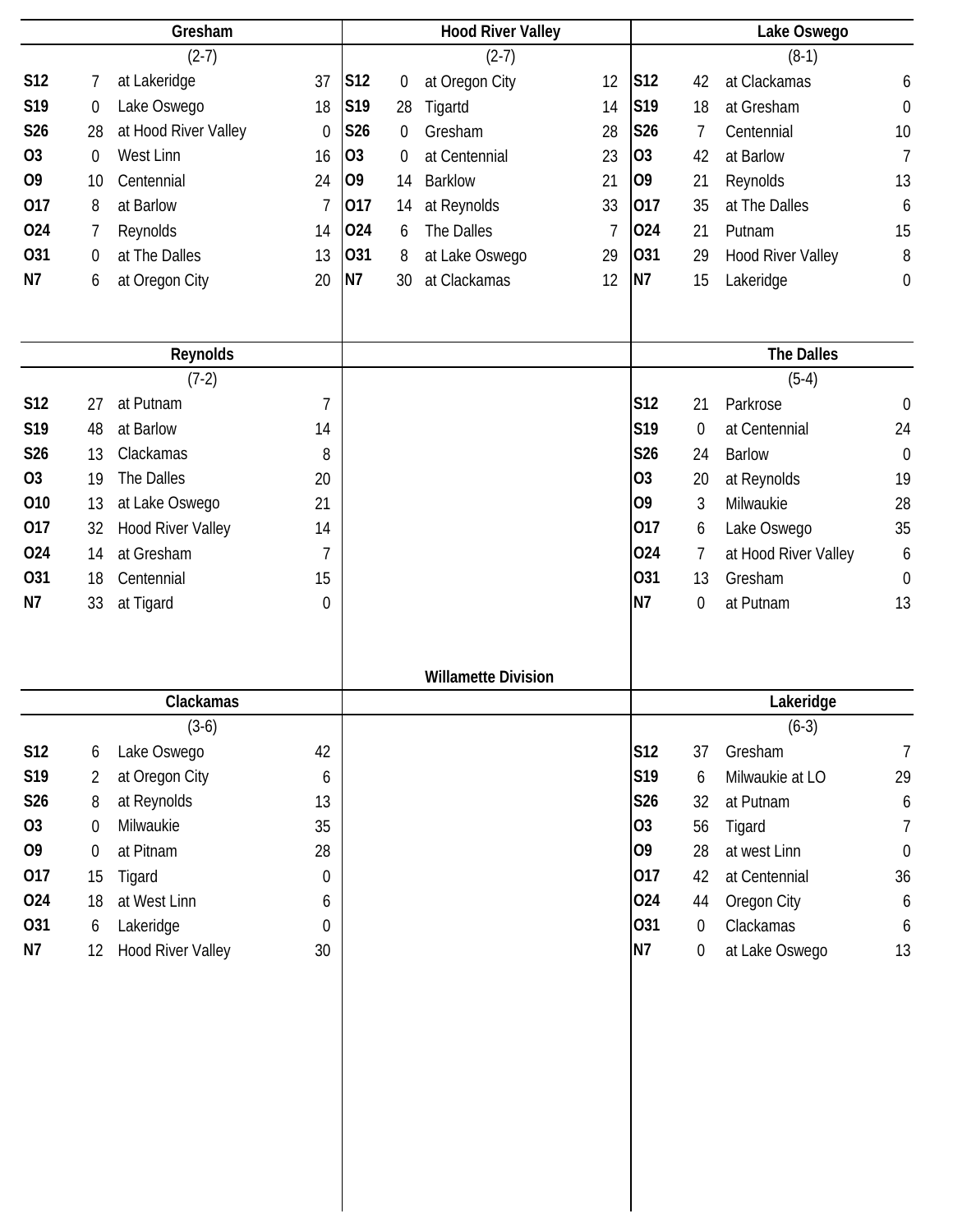| Milwaukie       |                |                            |                | <b>Oregon City</b> |    |                          |                |                 | Putnam           |                   |                  |  |
|-----------------|----------------|----------------------------|----------------|--------------------|----|--------------------------|----------------|-----------------|------------------|-------------------|------------------|--|
|                 |                | $(11-1)$                   |                |                    |    | $(2-7)$                  |                |                 |                  | $(5-4)$           |                  |  |
| S12             | 39             | Cen tennial                | 21             | S12                | 0  | <b>Hood River Valley</b> | 12             | S12             | 7                | Reynolds          | 27               |  |
| S19             | 29             | Lakeridge at LO            | 6              | S19                | 6  | Clackamas                | $\overline{2}$ | S19             | 30               | at West Linn      | 22               |  |
| S26             | 29             | Oregon City                | 8              | S26                | 8  | at Milwaukie             | 29             | S26             | 6                | Lakeridge         | 32               |  |
| O <sub>3</sub>  | 35             | at Clackamas               | 0              | O <sub>3</sub>     | 14 | Putnam                   | 20             | O <sub>3</sub>  | 20               | at Oregon City    | 14               |  |
| O <sub>9</sub>  | 28             | at The Dalles              | 3              | 09                 | 13 | at Tigard                | 14             | O <sub>9</sub>  | 28               | Clackamas         | $\mathbf 0$      |  |
| 017             | 42             | Putnam                     | 7              | 017                | 0  | West Linn                | 6              | 017             | 7                | at Milwaukie      | 42               |  |
| 024             | 28             | at Tigard                  | 9              | 024                | 6  | at Lakeridge             | 44             | 024             | 15               | at Lake Oswego    | 21               |  |
| 031             | 14             | West Linn                  | $\theta$       | 031                | 6  | at Barlow                | 24             | 031             | 19               | Tigard            | $\mathbf 0$      |  |
| N7              | 44             | Centennial at DD           | 34             | N <sub>7</sub>     | 20 | Gresham                  | 6              | <b>N7</b>       | 13               | The Dalles        | $\boldsymbol{0}$ |  |
|                 |                | (Wilco Champiosnhip)       |                |                    |    |                          |                |                 |                  |                   |                  |  |
| N <sub>14</sub> | 28             | Pendleton QF               | 0              |                    |    |                          |                |                 |                  |                   |                  |  |
| N21             | 34             | Madison SF                 | 6              |                    |    |                          |                |                 |                  |                   |                  |  |
| N28             | 14             | Sunset F                   | 35             |                    |    |                          |                |                 |                  |                   |                  |  |
|                 |                |                            |                |                    |    |                          |                |                 |                  |                   |                  |  |
|                 |                |                            |                |                    |    |                          |                |                 |                  |                   |                  |  |
|                 |                | Tigard                     |                |                    |    |                          |                |                 |                  | <b>West Linn</b>  |                  |  |
|                 |                | $(2-7)$                    |                |                    |    |                          |                |                 |                  | $(3-6)$           |                  |  |
| S12             | 8              | <b>Barlow</b>              | 7              |                    |    |                          |                | S <sub>12</sub> | 3                | at Jesuit         | 12               |  |
| S19             | 14             | at Hood River Valley       | 28             |                    |    |                          |                | S19             | 22               | Putnam            | 30               |  |
| S26             | 13             | West Linn                  | 21             |                    |    |                          |                | S26             | 21               | at Tigard         | 13               |  |
| O <sub>3</sub>  | 7              | at Lakeridge               | 56             |                    |    |                          |                | O <sub>3</sub>  | 16               | at Gresham        | $\mathbf 0$      |  |
| O <sub>9</sub>  | 14             | Oregon City                | 13             |                    |    |                          |                | O <sub>9</sub>  | $\boldsymbol{0}$ | Lakeridge         | 28               |  |
| 017             | 0              | at Clackamas               | 15             |                    |    |                          |                | 017             | $\boldsymbol{0}$ | at Oregon City    | 6                |  |
| 024             | 9              | Milwaukie                  | 28             |                    |    |                          |                | 024             | 6                | Clackamas         | 18               |  |
| 031             | 0              | at Putnam                  | 19             |                    |    |                          |                | 031             | $\overline{0}$   | at Milwaukie      | 14               |  |
| N7              | 0              | Reynolds                   | 33             |                    |    |                          |                | N7              | 6                | <b>Barlow</b>     | $\mathbf 0$      |  |
|                 |                |                            |                |                    |    |                          |                |                 |                  |                   |                  |  |
|                 |                |                            |                |                    |    |                          |                |                 |                  |                   |                  |  |
| District 4      |                | <b>Coast-Valley League</b> |                |                    |    | <b>Eastern Division</b>  |                |                 |                  |                   |                  |  |
|                 |                | Canby                      |                |                    |    | Estacada                 |                |                 |                  | Molalla           |                  |  |
|                 |                | $(0-9)$                    |                |                    |    | $(7-2)$                  |                |                 |                  | $(2-7)$           |                  |  |
| S12             | 0              | at Forest Grove            | 24             | S <sub>12</sub>    | 14 | at St Helens             | 9              | S12             | 0                | at Newberg        | $\overline{1}$   |  |
| S19             | 0              | St. Helens                 | $\overline{7}$ | S19                | 7  | Dallas                   | 14             | S19             | 14               | Astoria           | 20               |  |
| S <sub>26</sub> | $\Omega$       | at Newberg                 | 14             | S26                | 28 | at Astoria               | 20             | S26             | 7                | at Forest Grove   | 14               |  |
| <b>O3</b>       | 0              | at Silverton               | 15             | 03                 | 15 | <b>Sweet Home</b>        | 8              | 03              | 12               | at Sandy          | 22               |  |
| 010             | $\overline{0}$ | Sandy                      | 19             | 010                | 17 | Molalla                  | 16             | 010             | 16               | Estacada          | 17               |  |
| 017             | 0              | at Estacada                | 14             | 017                | 14 | Canby                    | $\Omega$       | 017             | 16               | <b>Sweet Home</b> | 6                |  |
| 024             | $\Omega$       | Sweet Home                 | 32             | 024                | 10 | at Sandy                 | 0              | 024             | 0                | at Silverton      | 6                |  |
| 031             | 0              | at Molalla                 | 12             | 031                | 35 | Silverton                | $\mathbf 0$    | 031             | 12               | Canby             | $\boldsymbol{0}$ |  |
| N7              | 6              | Astoria                    | 31             | N7                 | 6  | <b>Forest Grove</b>      | 7              | N <sub>7</sub>  | 12               | McMinnville       | 21               |  |
|                 |                |                            |                |                    |    | (Coast                   | Valley         |                 |                  |                   |                  |  |
|                 |                |                            |                |                    |    | Championship)            |                |                 |                  |                   |                  |  |
|                 |                |                            |                |                    |    |                          |                |                 |                  |                   |                  |  |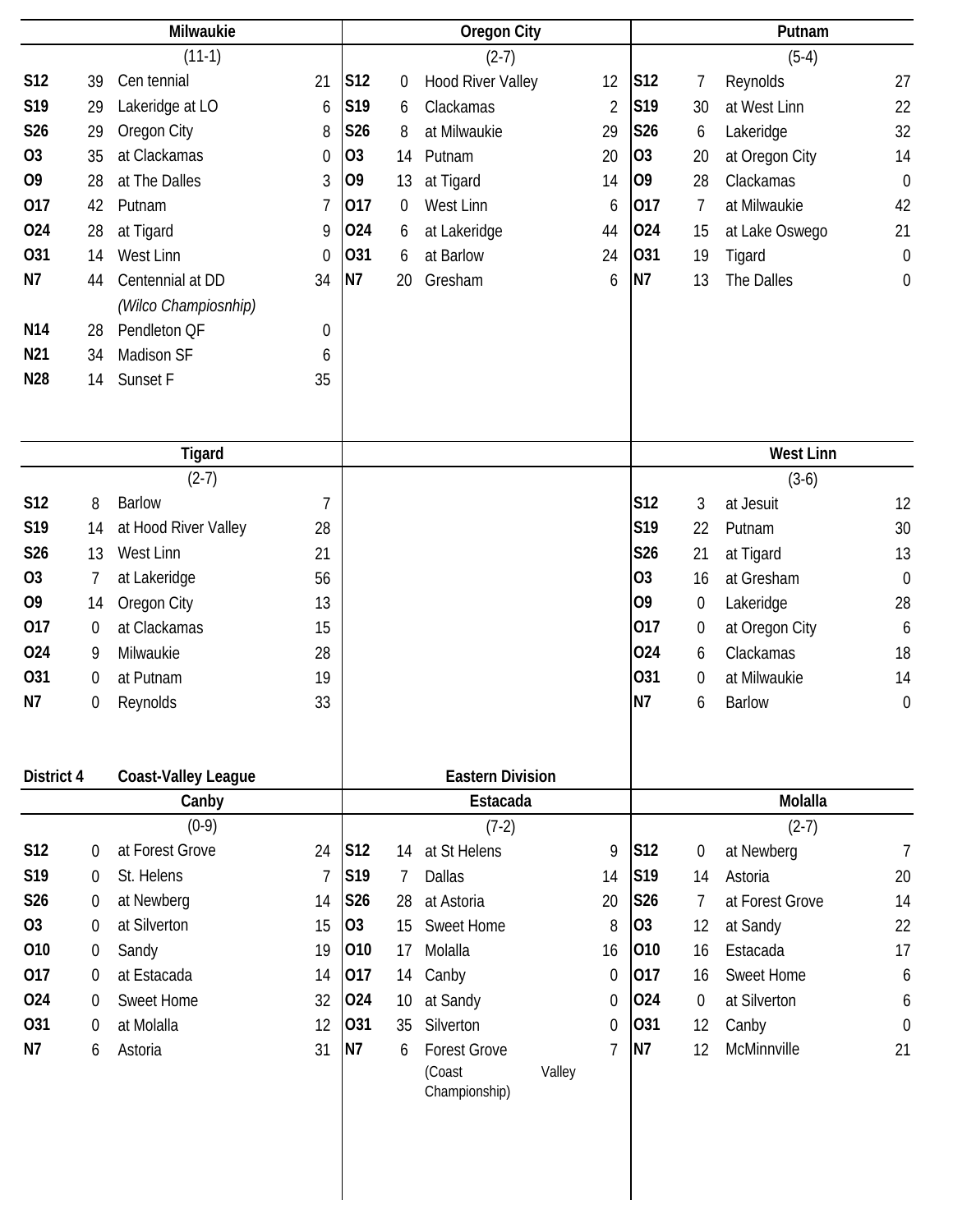|            | Sandy            |                             |              | Silverton       |    |                         |                |                 | <b>Sweet Home</b> |                     |                  |  |
|------------|------------------|-----------------------------|--------------|-----------------|----|-------------------------|----------------|-----------------|-------------------|---------------------|------------------|--|
|            |                  | $(2-7)$                     |              |                 |    | $(4-5)$                 |                |                 |                   | $(5-4)$             |                  |  |
| <b>S12</b> | 21               | at McMinnville              | 28           | S12             | 18 | at Astoria              | 6              | S12             | 14                | at Dallas           | 27               |  |
| S19        | 6                | <b>Forest Grove</b>         | 17           | S19             | 6  | McMinnville             | 14             | S19             | 22                | Newberg             | $\overline{7}$   |  |
| S26        | 6                | at Dallas                   | 27           | S26             | 0  | at St. Helens           | 19             | S26             | 16                | at McMinnville      | 33               |  |
| <b>O3</b>  | 22               | Molalla                     | 12           | O <sub>3</sub>  | 15 | Canby                   | $\theta$       | O <sub>3</sub>  | 8                 | at Estacada         | 15               |  |
| 010        | 19               | Canby                       | $\mathbf{0}$ | 010             | 6  | <b>Sweet Home</b>       | 22             | 010             | 22                | Silverton           | 6                |  |
| 017        | 8                | Silverton                   | 12           | 017             | 12 | at Sandy                | 8              | 017             | 6                 | at Molalla          | 16               |  |
| 024        | 0                | Estacada                    | 10           | 024             | 6  | Molalla                 | $\theta$       | 024             | 32                | at Canby            | $\mathbf 0$      |  |
| 031        | 16               | at Sweet Home               | 28           | 031             | 0  | at Estacada             | 35             | 031             | 28                | Sandy               | 16               |  |
| N7         | 6                | Newberg                     | 8            | <b>N7</b>       | 0  | <b>Dallas</b>           | 12             | N7              | 32                | St. Helens          | 22               |  |
|            |                  |                             |              |                 |    | <b>Western Division</b> |                |                 |                   |                     |                  |  |
|            |                  | Astoria                     |              |                 |    | <b>Dallas</b>           |                |                 |                   | <b>Forest Grove</b> |                  |  |
|            |                  | $(4-5)$                     |              |                 |    | $(6-3)$                 |                |                 |                   | $(8-2)$             |                  |  |
| <b>S12</b> | 6                | Silverton                   | 18           | S12             |    | 27 Sweet Home           | 14             | S12             | 24                | Canby               | $\boldsymbol{0}$ |  |
| S19        | 20               | at Molalla                  | 14           | S19             |    | 14 at Estacada          | $\overline{1}$ | S19             | 17                | at Sandy            | 6                |  |
| S26        | 20               | Estacada                    | 28           | S26             |    | 27 Sandy                | 6              | S26             | 41                | Molalla             | $\overline{7}$   |  |
| <b>O3</b>  | 20               | Newberg (ot)                | 21           | O <sub>3</sub>  |    | 50 St. Helens           | $\theta$       | <b>O3</b>       | 17                | McMinnville         | 21               |  |
| 010        | 7                | St. Helens                  | 24           | 010             |    | 0 Forest Grove          | 28             | 010             | 28                | <b>Dallas</b>       | $\mathbf 0$      |  |
| 017        | 22               | Dallas (ot)                 | 21           | 017             |    | 21 at Astoria<br>(ot)   | 22             | 017             | 35                | at Newberg          | 18               |  |
| 024        | 6                | McMinnville                 | $\mathbf 0$  | 024             |    | 26 Newberg              | $\theta$       | 024             | 21                | at St. Helens       | $\overline{1}$   |  |
| 031        | 7                | <b>Forest Grove</b><br>(ot) | 13           | 031             |    | 7 at McMinnville        | 14             | 031             | 13                | Astoria             | $\overline{1}$   |  |
| N7         | 31               | at Canby                    | 6            | N7              |    | 12 at Putnam            | $\theta$       | <b>N7</b>       | 7                 | at Estacada         | 6                |  |
|            |                  |                             |              |                 |    |                         |                |                 |                   | (Coast              | Valley           |  |
|            |                  |                             |              |                 |    |                         |                |                 |                   | Championship)       |                  |  |
|            |                  |                             |              |                 |    |                         |                | N <sub>14</sub> | 7                 | Sunset QAF          | 28               |  |
|            |                  | McMinnville                 |              |                 |    | Newberg                 |                |                 |                   | St. Helens          |                  |  |
|            |                  | $(7-2)$                     |              |                 |    | $(4-5)$                 |                |                 |                   | $(5-4)$             |                  |  |
| S12        | 28               | Sandy                       | 21           | S <sub>12</sub> | 7  | Molalla                 | $\theta$       | S <sub>12</sub> | 9                 | Estacada            | 14               |  |
| S19        | 14               | at Silverton                | 6            | S19             | 7  | at Sweet Home           | 22             | S19             | 7                 | at Canby            | $\boldsymbol{0}$ |  |
| S26        | 33               | <b>Sweet Home</b>           | 16           | <b>S26</b>      | 14 | Canby                   | $\theta$       | S26             | 19                | Silverton           | $\boldsymbol{0}$ |  |
| <b>O3</b>  | 21               | at Forest Grove             | 17           | <b>O3</b>       | 21 | at Astoria              | 20             | 03              | $\overline{0}$    | at Dallas           | 50               |  |
| 010        | 33               | Newberg                     | 15           | 010             | 15 | McMinnville             | 33             | 010             | 24                | Astoria             | $\overline{7}$   |  |
| 017        | 27               | St. Helens                  | 43           | 017             | 18 | <b>Forest Grove</b>     | 35             | 017             | 43                | at McMinnville      | 27               |  |
| 024        | $\boldsymbol{0}$ | at Astoria                  | 6            | 024             | 0  | at Dallas               | 26             | 024             | 7                 | <b>Forest Grove</b> | 21               |  |
| 031        | 14               | Dallas                      | 7            | 031             | 0  | St. Helens              | 12             | 031             | 12                | at Newberg          | $\mathbf 0$      |  |
| N7         | 21               | at Mollla                   | 20           | N7              | 8  | at Sandy                | 6              | <b>N7</b>       | 22                | at Sweet Home       | 32               |  |
|            |                  |                             |              |                 |    |                         |                |                 |                   |                     |                  |  |
|            |                  |                             |              |                 |    |                         |                |                 |                   |                     |                  |  |
|            |                  |                             |              |                 |    |                         |                |                 |                   |                     |                  |  |
|            |                  |                             |              |                 |    |                         |                |                 |                   |                     |                  |  |
|            |                  |                             |              |                 |    |                         |                |                 |                   |                     |                  |  |
|            |                  |                             |              |                 |    |                         |                |                 |                   |                     |                  |  |
|            |                  |                             |              |                 |    |                         |                |                 |                   |                     |                  |  |
|            |                  |                             |              |                 |    |                         |                |                 |                   |                     |                  |  |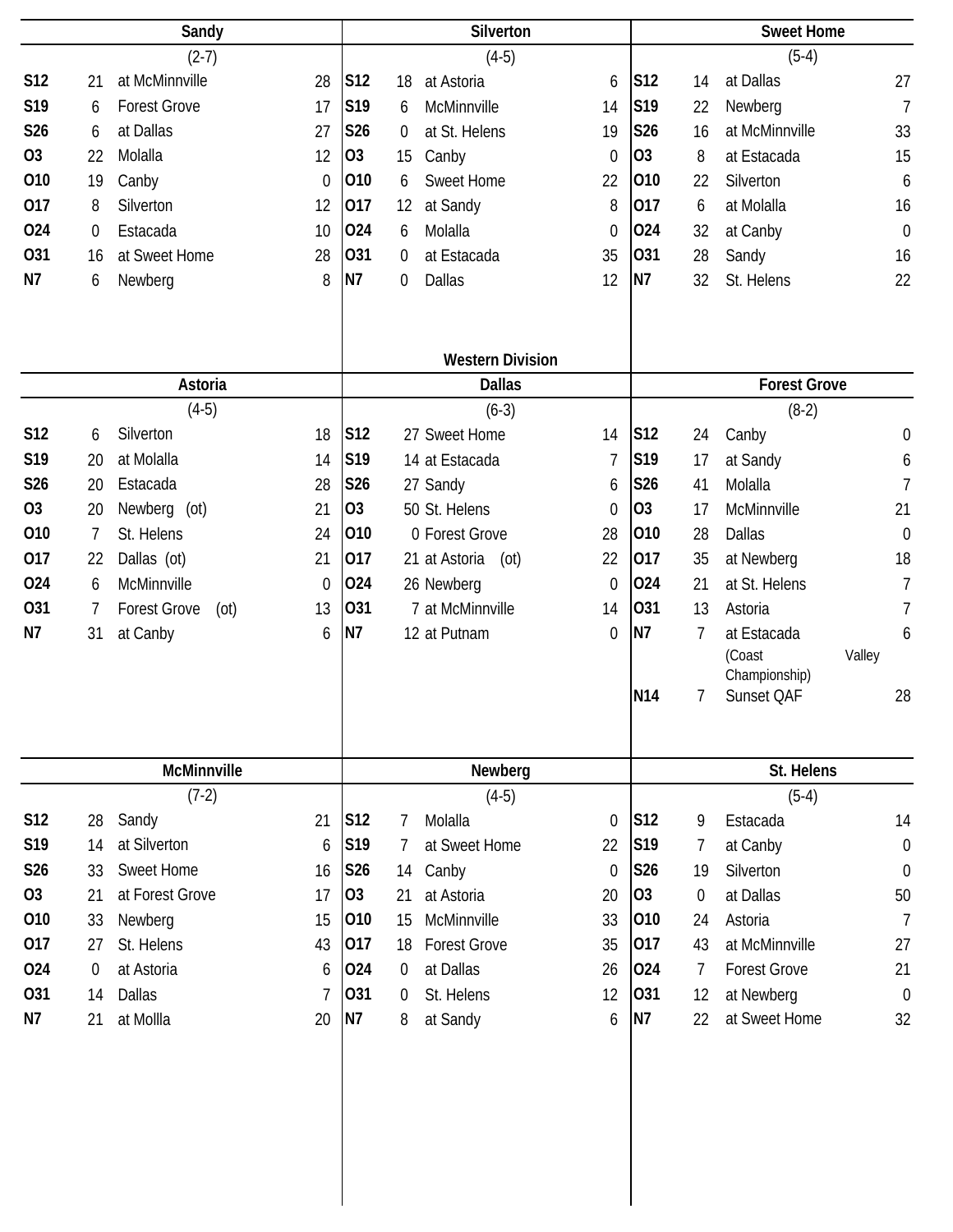| District 5      |                  | Midwestern League      |                  |                 |    |                     |             |                 |                  |                      |                  |
|-----------------|------------------|------------------------|------------------|-----------------|----|---------------------|-------------|-----------------|------------------|----------------------|------------------|
|                 |                  | Churchill              |                  |                 |    |                     |             |                 |                  | <b>Cottage Grove</b> |                  |
|                 |                  | $(8-1)$                |                  |                 |    |                     |             |                 |                  | $(7-2)$              |                  |
| S12             | 20               | North Bend at AS       | 0                |                 |    |                     |             | S12             | $\boldsymbol{0}$ | at Marshfield        | 34               |
| S19             | 19               | South Eugene at AS     | 6                |                 |    |                     |             | S19             | 20               | Springfield          | 12               |
| S <sub>26</sub> | 7                | Marshfield at AS (ot)  | 0                |                 |    |                     |             | S26             | 30               | North Euigene        | 27               |
| <b>O3</b>       | 27               | at Springfield         | 12               |                 |    |                     |             | <b>O3</b>       | 30               | South Eugene at AS   | 14               |
| 010             | 37               | Willamette             | $\mathbf 0$      |                 |    |                     |             | 010             | 28               |                      | $\mathbf 0$      |
| 017             | 7                | North Eugene at AS     | 24               |                 |    |                     |             | 017             | 26               | North Bend           | 6                |
| 024             | 18               | Cotttage Grove at AS   | 6                |                 |    |                     |             | 024             | 6                | Churchill at AS      | 18               |
| <b>O31</b>      | 21               | at Thurston            | 2                |                 |    |                     |             | 031             | 16               | Sheldon              | 13               |
| N7              | 34               | Sheldon at AS          | 8                |                 |    |                     |             | N7              | 50               | at Willamette        | $\mathbf 0$      |
|                 |                  |                        |                  |                 |    | AS-Autzen Stadium   |             |                 |                  |                      |                  |
|                 |                  |                        |                  |                 |    |                     |             |                 |                  |                      |                  |
|                 |                  | Marshfield             |                  |                 |    | North Bend          |             |                 |                  | North Eugene         |                  |
|                 |                  | $(7-2)$                |                  |                 |    | $(3-6)$             |             |                 |                  | $(9-2)$              |                  |
| S12             | 34               | <b>Cottage Grove</b>   | 0                | S12             | 0  | Churchill at AS     | 20          | S <sub>12</sub> | 36               | at SpringfierId      | 6                |
| S <sub>19</sub> | 28               | at Thurston            | $\mathbf 0$      | S19             | 6  | Sheldon             | 7           | S <sub>19</sub> | 46               | Willamette at AS     | $\mathbf 0$      |
| S26             | $\boldsymbol{0}$ | Churhill at AS<br>(ot) | 7                | S26             | 20 | Springfield         | 12          | S26             | 27               | at Cottage Grove     | 30               |
| 03              | 22               | Sheldon                | 0                | O <sub>3</sub>  | 12 | at Willamette       | 0           | O <sub>3</sub>  | 28               | Thurston at AS       | $\boldsymbol{0}$ |
| 010             | 11               | South Eugene<br>(ot)   | 8                | 010             | 14 | North Eugene        | 39          | 010             | 39               | North Bend           | 14               |
| 017             | 30               | at Springfield         | 7                | 017             | 0  | at Cottage Grove    | 26          | 017             | 24               | Churchill at AS      | 7                |
| 024             | 28               | Willamette             | $\theta$         | 024             | 16 | Thurston            | 12          | 024             | 36               | Sheldon at AS        | 6                |
| 031             | 6                | North Eugene at AS     | 24               | 031             | 6  | South Euigene at AS | 20          | 031             | 24               | Marshfield at AS     | 6                |
| N7              | 8                | North Bend             | $\mathbf 0$      | N7              | 0  | at Marshfield       | 8           | N7              | 47               | South Eugene at AS   | $\boldsymbol{0}$ |
|                 |                  |                        |                  |                 |    |                     |             | N <sub>14</sub> | 24               | Klamath Union QF     | 21               |
|                 |                  |                        |                  |                 |    |                     |             | N21             | 31               | Sunset SF (3 ot)     | 34               |
|                 |                  |                        |                  |                 |    |                     |             |                 |                  |                      |                  |
|                 |                  | Sheldon                |                  |                 |    | South Eugene        |             |                 |                  | Springfield          |                  |
|                 |                  | $(2-7)$                |                  |                 |    | $(4-5)$             |             |                 |                  | $(3-6)$              |                  |
| S12             | 3                | Thurston at AS         | 6                | S <sub>12</sub> | 20 | at Willamette       | 0           | S <sub>12</sub> | 6                | North Eugene         | 36               |
| S19             | 7                | at North Bend          | 6                | S19             | 6  | Churchill at AS     | 19          | S19             | 12               | at Cottage Grove     | 20               |
| S26             | 18               | South Eugene at AS     | 26               | <b>S26</b>      | 26 | Sheldon at AS       | 18          | S26             | 12               | at North Bend        | 20               |
| 03              | $\boldsymbol{0}$ | at Marshfield          | 22               | <b>O3</b>       | 14 | Cottage Grove at AS | 30          | 03              | 12               | Churchill            | 27               |
| 010             | 10               | Springfield            | 14               | 010             | 8  | Marshfield (ot)     | 11          | 010             | 14               | Sherldon             | 10               |
| 017             | 14               | at Willamette          | $\boldsymbol{0}$ | 017             | 20 | Thurston at AS      | $\mathbf 0$ | 017             | 7                | Marshfield           | 30               |
| 024             | 6                | North Eugene at AS     | 36               | 024             | 6  | at Springfield      | 7           | 024             | 7                | South Eugene         | 6                |
| 031             | 13               | at Cottage Grove       | 16               | 031             | 20 | North Bend          | 6           | 031             | 29               | at Willamette        | $\mathbf 0$      |
| N7              | 8                | Churchill at AS        | 34               | N7              | 0  | North Eugene at AS  | 47          | N7              | 15               | at Thurston          | 18               |
|                 |                  |                        |                  |                 |    |                     |             |                 |                  |                      |                  |
|                 |                  |                        |                  |                 |    |                     |             |                 |                  |                      |                  |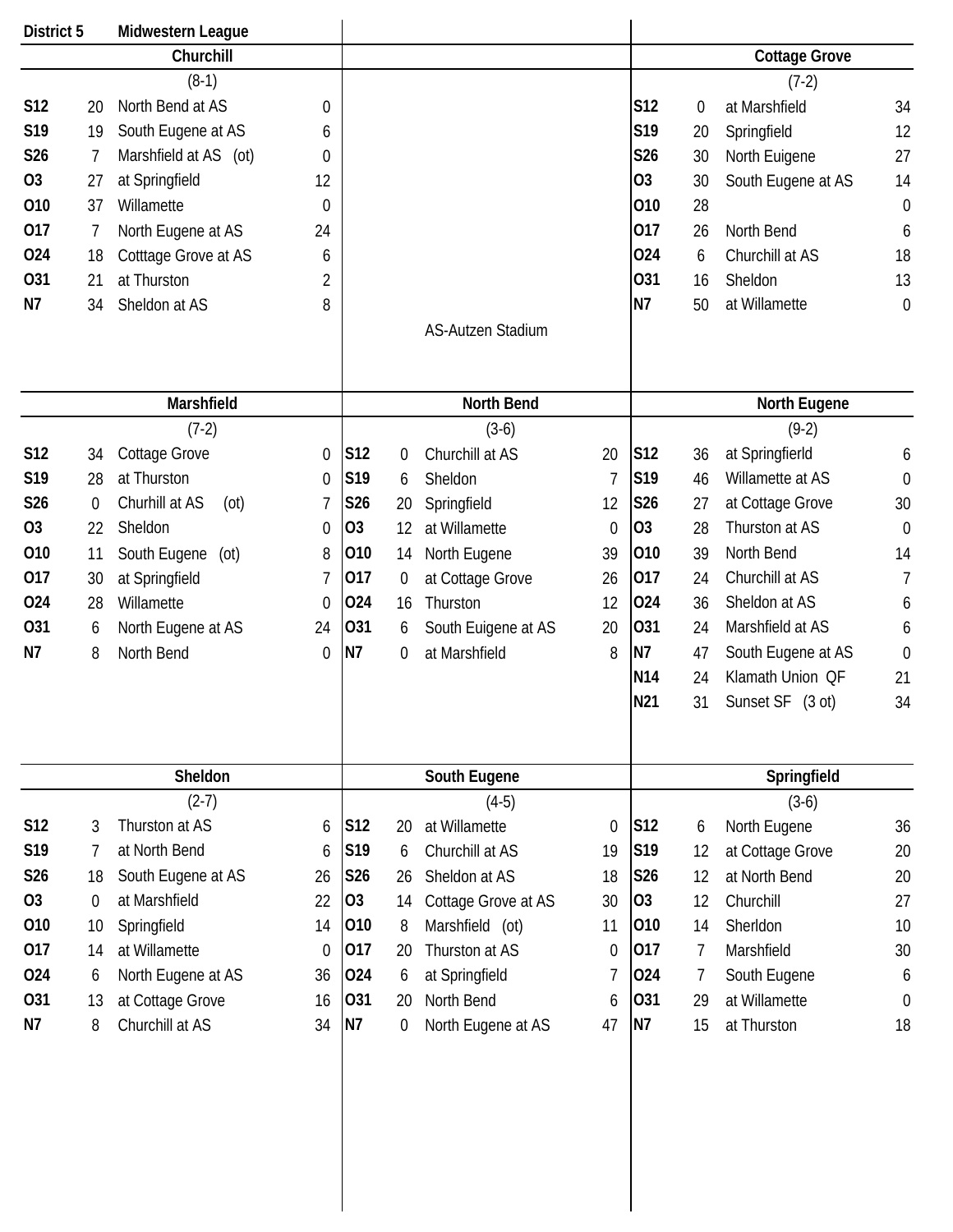|                 | Thurston         |                                    |             |            |                  |                    |                  |                 | Willamette       |                    |                  |
|-----------------|------------------|------------------------------------|-------------|------------|------------------|--------------------|------------------|-----------------|------------------|--------------------|------------------|
|                 |                  | $(3-6)$                            |             |            |                  |                    |                  |                 |                  | $(0-9)$            |                  |
| <b>S12</b>      | 6                | Sheldon at AS                      | 3           |            |                  |                    |                  | <b>S12</b>      | $\boldsymbol{0}$ | South Eugene       | 20               |
| S <sub>19</sub> | $\overline{0}$   | Marshfield                         | 28          |            |                  |                    |                  | S19             | 0                | North Eigene at AS | 46               |
| S26             | 28               | Willamette                         | 6           |            |                  |                    |                  | S26             | 6                | at Thurston        | 28               |
| <b>O3</b>       | $\mathbf 0$      | North Eugene at AS                 | 28          |            |                  |                    |                  | <b>O3</b>       | 0                | North Bend         | 12               |
| 010             | $\boldsymbol{0}$ | Copttage Grove                     | 28          |            |                  |                    |                  | 010             | 0                | Churchill          | 37               |
| 017             | $\boldsymbol{0}$ | South Eugene at AS                 | 20          |            |                  |                    |                  | 017             | 0                | Sheldon            | 14               |
| 024             | 12               | at North Bend                      | 16          |            |                  |                    |                  | 024             | 0                | at Marshfield      | 28               |
| 031             | 2                | Churchill                          | 21          |            |                  |                    |                  | 031             | 0                | Springfield        | 29               |
| N7              | 18               | Springfield                        | 15          |            |                  |                    |                  | N7              | 0                | Cottage Grove      | 50               |
|                 |                  |                                    |             |            |                  |                    |                  |                 |                  |                    |                  |
|                 |                  |                                    |             |            |                  |                    |                  |                 |                  |                    |                  |
|                 |                  | District 6 Southern Oregon         |             |            |                  |                    |                  |                 |                  |                    |                  |
|                 |                  | Ashland                            |             |            |                  | Crater             |                  |                 |                  | <b>Grants Pass</b> |                  |
|                 |                  | $(3-5-1)$                          |             |            |                  | $(2-6-1)$          |                  |                 |                  | $(6-3)$            |                  |
| S12             | 12               | at Aloha                           | 19          | <b>S12</b> | 14               | Shasta (CA)        | 14               | S12             | 7                | at Beaverton       | 8                |
| S19             | 34               | Reno (NV)                          | $\mathbf 0$ | S19        | 7                | at Del Norte (CA)  | 11               | S19             | 19               | Eureka (CA)        | 12               |
| S26             | 7                | at Yreka (CA)                      | 7           | S26        | $\boldsymbol{0}$ | Coquille           | 26               | <b>S26</b>      | 25               | David Douglas      | 14               |
| <b>O3</b>       | 27               | Arcata (CA)                        | 12          | 03         | 0                | Aloha              | 19               | O <sub>3</sub>  | 6                | at Sunset          | 21               |
| 010             | $\boldsymbol{0}$ | Medford                            | 13          | 010        | 7                | Klamath Union      | 21               | 010             | 24               | Roseburg           | $\overline{7}$   |
| 017             | 21               | at Roseburg                        | 6           | 017        | 13               | at Medford         | 14               | 017             | 0                | Klamath Union      | 16               |
| 024             | 13               | <b>Grants Pass</b>                 | 15          | 024        | 20               | Roseburg           | 14               | 024             | 15               | at Ashland         | 13               |
| 031             | 7                | at Klamath Union                   | 27          | 031        | $\mathbf 0$      | at Grants Pass     | 42               | 031             | 42               | Crater             | $\boldsymbol{0}$ |
| N7              | 7                | at Crater<br>(ot)                  | 10          | N7         | 10               | Ashland (ot)       | $\overline{1}$   | N7              | 21               | at Medford         | $\boldsymbol{0}$ |
|                 |                  |                                    |             |            |                  |                    |                  |                 |                  |                    |                  |
|                 |                  | <b>Ashland and Crater</b>          |             |            |                  |                    |                  |                 |                  |                    |                  |
|                 |                  | ties occurred cause the            |             |            |                  |                    |                  |                 |                  |                    |                  |
|                 |                  | California schools didn't use      |             |            |                  |                    |                  |                 |                  |                    |                  |
|                 |                  | the Kansas plan for overtime games |             |            |                  |                    |                  |                 |                  |                    |                  |
|                 |                  |                                    |             |            |                  |                    |                  |                 |                  |                    |                  |
|                 |                  |                                    |             |            |                  |                    |                  |                 |                  |                    |                  |
|                 |                  | <b>Klamath Union</b>               |             |            |                  | Medford            |                  |                 |                  | Roseburg           |                  |
|                 |                  | $(6-4)$                            |             |            |                  | $(5-4)$            |                  |                 |                  | $(3-6)$            |                  |
| S12             | 13               | at Davud Douglas                   | 14          | <b>S12</b> | 35               | Hillsboro          | 36               | S <sub>12</sub> | 7                | Sunset             | 33               |
| S19             | 13               | at Enterprise (CA)                 | 19          | S19        | 27               | Arcata (CA)        | $\boldsymbol{0}$ | S19             | 19               | Bend               | 23               |
| S26             | 7                | Beaverton                          | 6           | S26        | 14               | Cupertino (CA)     | 7                | S26             | 3                | at jesuit          | $\boldsymbol{0}$ |
| <b>O3</b>       | 17               | Central Catholic                   | 14          | 03         | 27               | at Parkrose        | 0                | 03              | 7                | at Hillsboro       | 40               |
| 010             | 21               | Crater                             | 7           | 010        | 13               | Ashland            | 0                | 010             | 7                | <b>Grants Pass</b> | 24               |
| 017             | 16               | at Grants Pass                     | 0           | 017        | 14               | Crater             | 13               | 017             | 6                | Ashland            | 21               |
| 024             | 28               | Medford                            | 7           | 024        | 7                | at Klamath Union   | 28               | 024             | 14               | at Crater          | 20               |
| 031             | 27               | Ashland                            | 7           | 031        | $\boldsymbol{0}$ | at Roseburg        | 10               | 031             | 10               | Medford            | $\boldsymbol{0}$ |
| N7              | 13               | at Roseburg                        | 18          | N7         | 0                | <b>Grants Pass</b> | 21               | N7              | 18               | Klamath Union      | 13               |
| N <sub>14</sub> | 21               | North Eugene QF                    | 24          |            |                  |                    |                  |                 |                  |                    |                  |
|                 |                  |                                    |             |            |                  |                    |                  |                 |                  |                    |                  |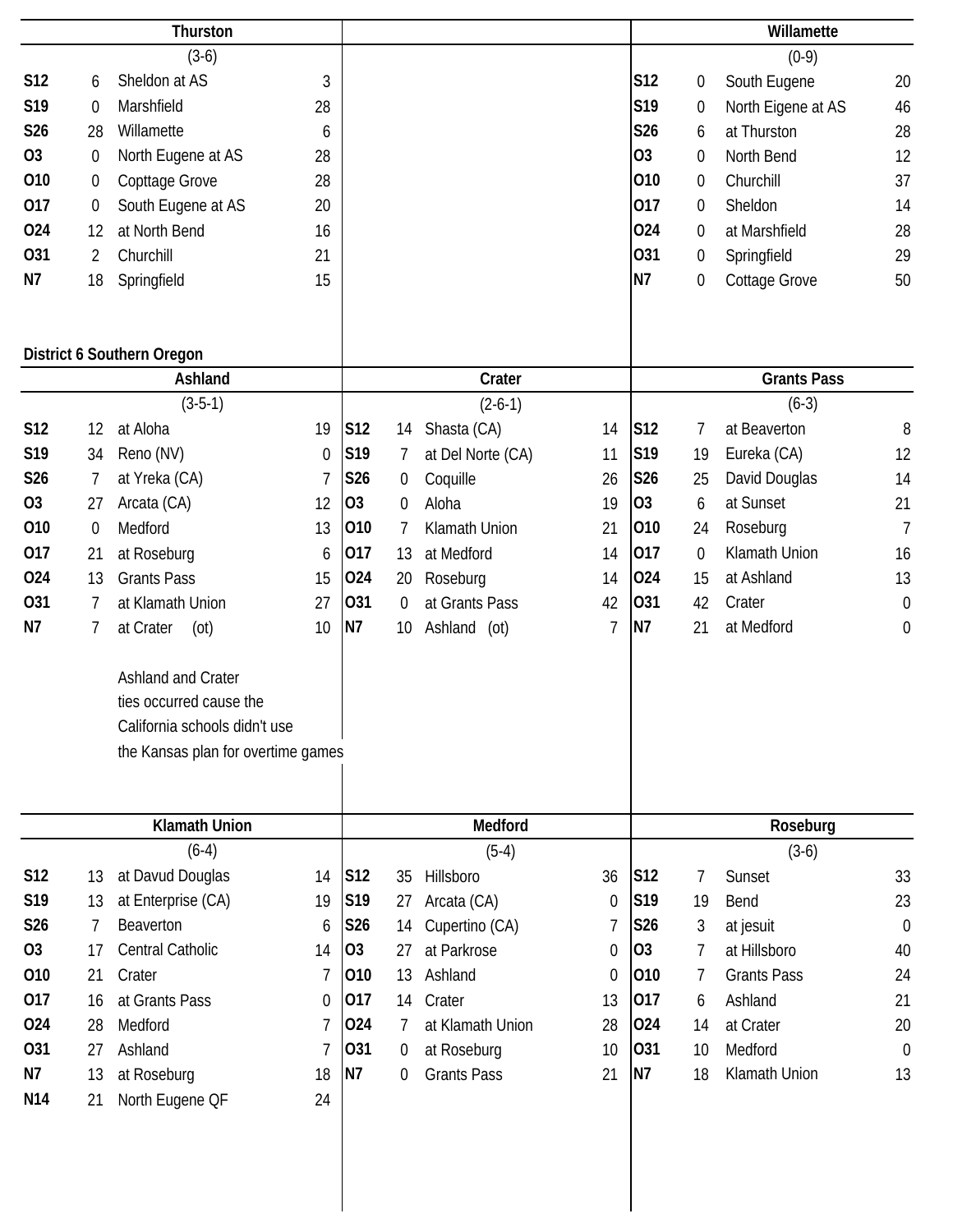| <b>District 7 IMC</b> |                  |                         |                |                 |    |              |      |             |                |                |                          |                |
|-----------------------|------------------|-------------------------|----------------|-----------------|----|--------------|------|-------------|----------------|----------------|--------------------------|----------------|
|                       |                  | <b>Baker</b>            |                |                 |    |              |      |             |                |                | <b>Bend</b>              |                |
|                       |                  | $(2-7)$                 |                |                 |    |              |      |             |                |                | $(5-4)$                  |                |
| S <sub>5</sub>        | 7                | Mountain Home (ID)      | 12             |                 |    |              |      |             | S <sub>5</sub> | 0              | Borah (ID)               | 56             |
| S12                   | 6                | Marshall                | 19             |                 |    |              |      |             | S12            | 0              | Centrzl Catholic at CS   | 10             |
| S19                   |                  |                         |                |                 |    |              |      |             | S19            | 23             | at Roseburg              | 19             |
| S26                   | 14               | at Ontario              | 20             |                 |    |              |      |             | S26            | 12             | Hermisston               | 21             |
| <b>O3</b>             | 21               | Rainier                 | 12             |                 |    |              |      |             | O <sub>3</sub> | 14             | at Pendleton             | 42             |
| 010                   | $\overline{7}$   | Bend                    | 14             |                 |    |              |      |             | 010            | 14             | <b>Baker</b>             | $\overline{7}$ |
| 017                   | 17               | Redmond                 | 13             |                 |    |              |      |             | 017            | 28             | at Ontario               | 12             |
| 024                   | 21               | Oendleton               | 12             |                 |    |              |      |             | 024            |                |                          |                |
| 031                   | 7                | Hermiston               | 20             |                 |    |              |      |             | 031            | 14             | La Grande                | 9              |
| N7                    | 8                | at la Grande            | 14             |                 |    |              |      |             | N7             | 42             | at Redmond               | 14             |
|                       |                  |                         |                |                 |    |              |      |             |                |                |                          |                |
|                       |                  | Hermiston               |                |                 |    | La Grande    |      |             |                |                | Ontario                  |                |
|                       |                  | $(4-5)$                 |                |                 |    | $(7-2)$      |      |             |                |                | $(4-5)$                  |                |
| <b>S12</b>            | 7                | at Hudson Bay (WA)      | $\mathbf 0$    | S <sub>12</sub> | 22 | at Mac-Hi    |      | 6           | S <sub>5</sub> | 15             | at Caldwell (ID)<br>(ot) | $\overline{7}$ |
| S19                   | 7                | Sunnyside (WA)          | 48             | S19             | 20 | <b>Burns</b> |      | 8           | S12            | 7              | Nyssa                    | 19             |
| S26                   | 21               | Bend                    | 12             | S26             | 31 | at Scappoose |      | 14          | S19            | 0              | Vale                     | 29             |
| <b>O3</b>             | 24               | Redmond                 | $\mathbf{0}$   | 03              | 35 | at Ontario   |      | 7           | S26            | 20             | <b>Baker</b>             | 14             |
| 010                   | $\boldsymbol{0}$ | La Grande               | 19             | 010             | 19 | Hermiston    |      | $\mathbf 0$ | O <sub>3</sub> | $\overline{7}$ | La Grande                | 35             |
| 017                   | 7                | Pullman (WA)            | 21             | 017             | 7  | at Pendleton | (ot) | 13          | 010            | 26             | Redmond                  | 22             |
| 024                   | 13               | Ontario                 | 14             | 024             | 34 | Redmond      |      | 6           | 017            | 12             | Bend                     | 28             |
| 031                   | 20               | at Baker                | 7              | 031             | 9  | at Bend      |      | 14          | 024            | 14             | at Hermiston             | 13             |
| N7                    | 13               | Pendleton               | 19             | N7              | 14 | Baker        |      | 8           | 031            | 20             | at Pendleton             | 29             |
|                       |                  |                         |                |                 |    |              |      |             | N7             |                |                          |                |
|                       |                  | Pendleton               |                |                 |    |              |      |             |                |                | Redmond                  |                |
|                       |                  | $(7-3)$                 |                |                 |    |              |      |             |                |                | $(4-4)$                  |                |
| S <sub>5</sub>        | 51               | Evergreen (WA)          | 6              |                 |    |              |      |             | S12            | 27             | at Madras                | $\overline{7}$ |
| <b>S12</b>            | 7                | Benson at Civic Stadium | 24             |                 |    |              |      |             | S19            | 13             | <b>Crook County</b>      | 12             |
| S19                   |                  |                         |                |                 |    |              |      |             | S26            | 6              | Pendleton                | 47             |
| S26                   | 28               | at Redmond              | 7              |                 |    |              |      |             | 03             | 14             | at Hermiston             | $\mathbf 0$    |
| 03                    | 42               | Bend                    | 14             |                 |    |              |      |             | 010            | 6              | Ontario                  | $\mathbf 0$    |
| 010                   |                  | 36 Pasco (Wao)          | 13             |                 |    |              |      |             | 017            | 13             | at Baker                 | 14             |
| 017                   | 13               | La Grande (ot)          | $\overline{7}$ |                 |    |              |      |             | 024            | $\mathbf 0$    | at La Grande             | 32             |
| 024                   |                  | 12 at Baker             | 21             |                 |    |              |      |             | 031            |                |                          |                |
| 031                   | 29               | Ontario                 | 20             |                 |    |              |      |             | <b>N7</b>      | 7              | Bend                     | 24             |
| N7                    | 19               | at Hermiston            | 13             |                 |    |              |      |             |                |                |                          |                |
| N <sub>14</sub>       | $\mathbf 0$      | Milwaukie QF            | 28             |                 |    |              |      |             |                |                |                          |                |
|                       |                  |                         |                |                 |    |              |      |             |                |                |                          |                |
|                       |                  |                         |                |                 |    |              |      |             |                |                |                          |                |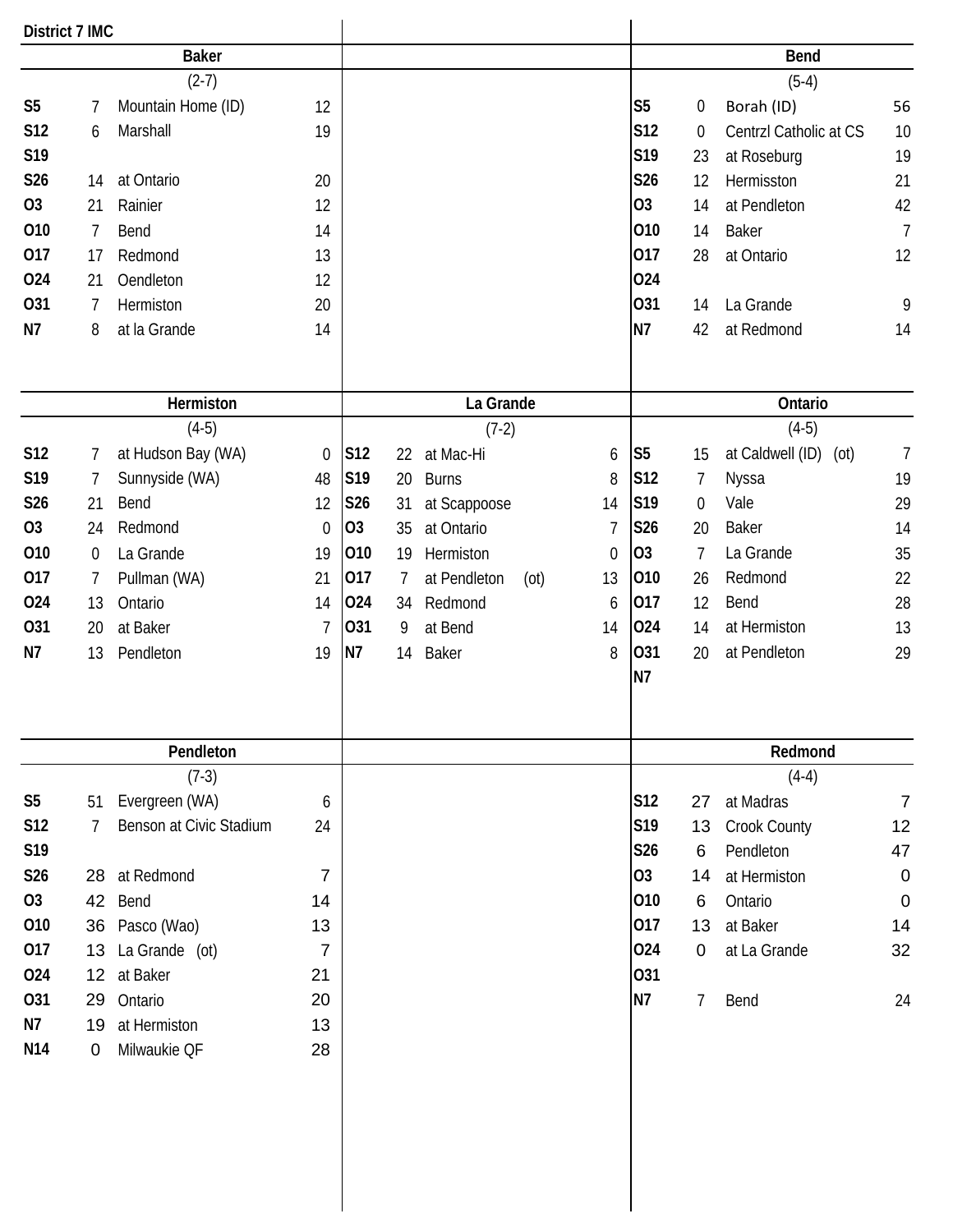|                 | <b>District 8 Valley</b><br>Corvallis |                         |                |                 | <b>Crescent Valley</b> |                        |                |                 |    |                    |                  |  |  |  |
|-----------------|---------------------------------------|-------------------------|----------------|-----------------|------------------------|------------------------|----------------|-----------------|----|--------------------|------------------|--|--|--|
|                 |                                       |                         |                |                 |                        |                        |                |                 |    | Lebanon            |                  |  |  |  |
|                 |                                       | $(6-3)$                 |                |                 |                        | $(5-4)$                |                |                 |    | $(0-9)$            |                  |  |  |  |
| S12             | 23                                    | McNary                  | 22             | S12             | 20                     | at North salem         | 7              | S12             | 6  | at South Albany    | 20               |  |  |  |
| S19             | 15                                    | at West Albany          | 9              | S19             | 14                     | South Albany           | $\mathbf 0$    | S19             | 0  | South Salem        | 14               |  |  |  |
| S26             | 28                                    | Sprague                 | 12             | S26             | 22                     | at South Salem         | 34             | S26             | 18 | Grant              | 39               |  |  |  |
| <b>O3</b>       | 25                                    | Madison                 | 12             | O <sub>3</sub>  | 18                     | Lebanon                | 7              | O <sub>3</sub>  | 7  | at Crescent Valley | 18               |  |  |  |
| 010             | 21                                    | North Salem             | 27             | 010             | 14                     | Cleveland              | 16             | 010             | 12 | McNary             | 34               |  |  |  |
| 017             | 0                                     | South Albany            | 7              | 017             | 7                      | at McNary              | 24             | 017             | 6  | at West Albany     | 33               |  |  |  |
| 024             | 13                                    | at South Salem          | 7              | 024             | 14                     | West Albany            | 34             | 024             | 0  | Sprague            | 7                |  |  |  |
| 031             | 38                                    | Lebanon                 | 13             | 031             | 27                     | at Sprague             | 20             | 031             | 13 | at Corvallis       | 38               |  |  |  |
| N7              | 0                                     | Crescent Valley at PS   | 13             | <b>N7</b>       | 12                     | Corvallis at PS        | $\overline{0}$ | N <sub>7</sub>  | 0  | North Salem        | 35               |  |  |  |
|                 |                                       |                         |                |                 |                        | PS-Parker Stadium      |                |                 |    |                    |                  |  |  |  |
|                 |                                       | <b>McNary</b>           |                |                 |                        | North Salem            |                |                 |    | South Albany       |                  |  |  |  |
|                 |                                       | $(8-2)$                 |                |                 |                        | $(7-2)$                |                |                 |    | $(4-5)$            |                  |  |  |  |
| <b>S12</b>      | 22                                    | at Corvallis            | 23             | S12             | 7                      | <b>Crescent Valley</b> | 20             | S12             | 20 | Lebanon            | 6                |  |  |  |
| S19             | 27                                    | North Salem             | 20             | S19             | 20                     | at McNary              | 27             | S19             | 0  | at Crescent Valley | 14               |  |  |  |
| S26             | 21                                    | at South Albany         | 14             | S26             | 34                     | West Albany            | 26             | S26             | 14 | McNary             | 21               |  |  |  |
| <b>O3</b>       | 14                                    | South Salem             | 6              | O <sub>3</sub>  | 7                      | at Sprague             | 6              | O <sub>3</sub>  | 7  | at West Albany     | 13               |  |  |  |
| 010             | 34                                    | Lebanon                 | 12             | 010             | 27                     | Corvallis              | 21             | 010             | 28 | Sprague            | 7                |  |  |  |
| 017             | 24                                    | <b>Crescent Valley</b>  | $\overline{7}$ | 017             | 49                     | Franklin               | $\mathbf 0$    | 017             | 7  | at Corvallis       | $\boldsymbol{0}$ |  |  |  |
| 024             | 33                                    | Lincoln                 | 16             | 024             | 7                      | at South Albany        | 6              | 024             | 6  | North Salem        | 7                |  |  |  |
| 031             | 33                                    | at West Albany          | 14             | 031             | 21                     | South Salem            | 14             | <b>O31</b>      | 36 | Adams              | 18               |  |  |  |
| N7              | 23                                    | Sprague                 | 17             | N7              | 35                     | at Lebanon             | $\mathbf 0$    | N <sub>7</sub>  | 14 | at South Salem     | 19               |  |  |  |
| N <sub>14</sub> |                                       | 19 Madison QF           | 24             |                 |                        |                        |                |                 |    |                    |                  |  |  |  |
|                 |                                       |                         |                |                 |                        |                        |                |                 |    |                    |                  |  |  |  |
|                 |                                       | South Salem             |                |                 |                        | Sprague                |                |                 |    | <b>West Albany</b> |                  |  |  |  |
|                 |                                       | $(5-4)$                 |                |                 |                        | $(4-5)$                |                |                 |    | $(5-4)$            |                  |  |  |  |
| S12             | 18                                    | Jefferson (Ptld)        | 8              | S <sub>12</sub> | 14                     | West Albany            | 13             | S <sub>12</sub> | 13 | at Sprague         | 14               |  |  |  |
| S19             | 14                                    | at Lebanon              | $\overline{0}$ | S19             | 10                     | Marshall               | $\overline{7}$ | S19             | 9  | Corvallis          | 15               |  |  |  |
| S26             | 34                                    | <b>Crescent Vallrey</b> | 22             | S26             | 12                     | at Corvallis           | 28             | S26             | 26 | at North Salem     | 34               |  |  |  |
| 03              | 6                                     | at McNary               | 14             | 03              | 6                      | North Salem            | 7              | O <sub>3</sub>  | 13 | South Albany       | $\overline{7}$   |  |  |  |
| 010             | 9                                     | West Albany             | 10             | 010             | 7                      | South Albany           | 28             | 010             | 10 | South Salem        | 9                |  |  |  |
| 017             | 13                                    | at Sprague              | 6              | 017             | 13                     | South Salem            | 6              | 017             | 33 | Lebanon            | 6                |  |  |  |
| 024             | 7                                     | Corvallis               | 13             | 024             | $\overline{7}$         | at Lebanon             | 0              | 024             | 34 | at Crescent Valley | 14               |  |  |  |
| 031             | 14                                    | at North Salem          | 21             | 031             | 20                     | <b>Crescent Valley</b> | 27             | 031             | 14 | <b>McNary</b>      | 33               |  |  |  |
| N7              | 19                                    | South Albany            | 14             | N7              | 17                     | at McNary              | 23             | <b>N7</b>       | 10 | Wilson             | $\overline{1}$   |  |  |  |
|                 |                                       |                         |                |                 |                        |                        |                |                 |    |                    |                  |  |  |  |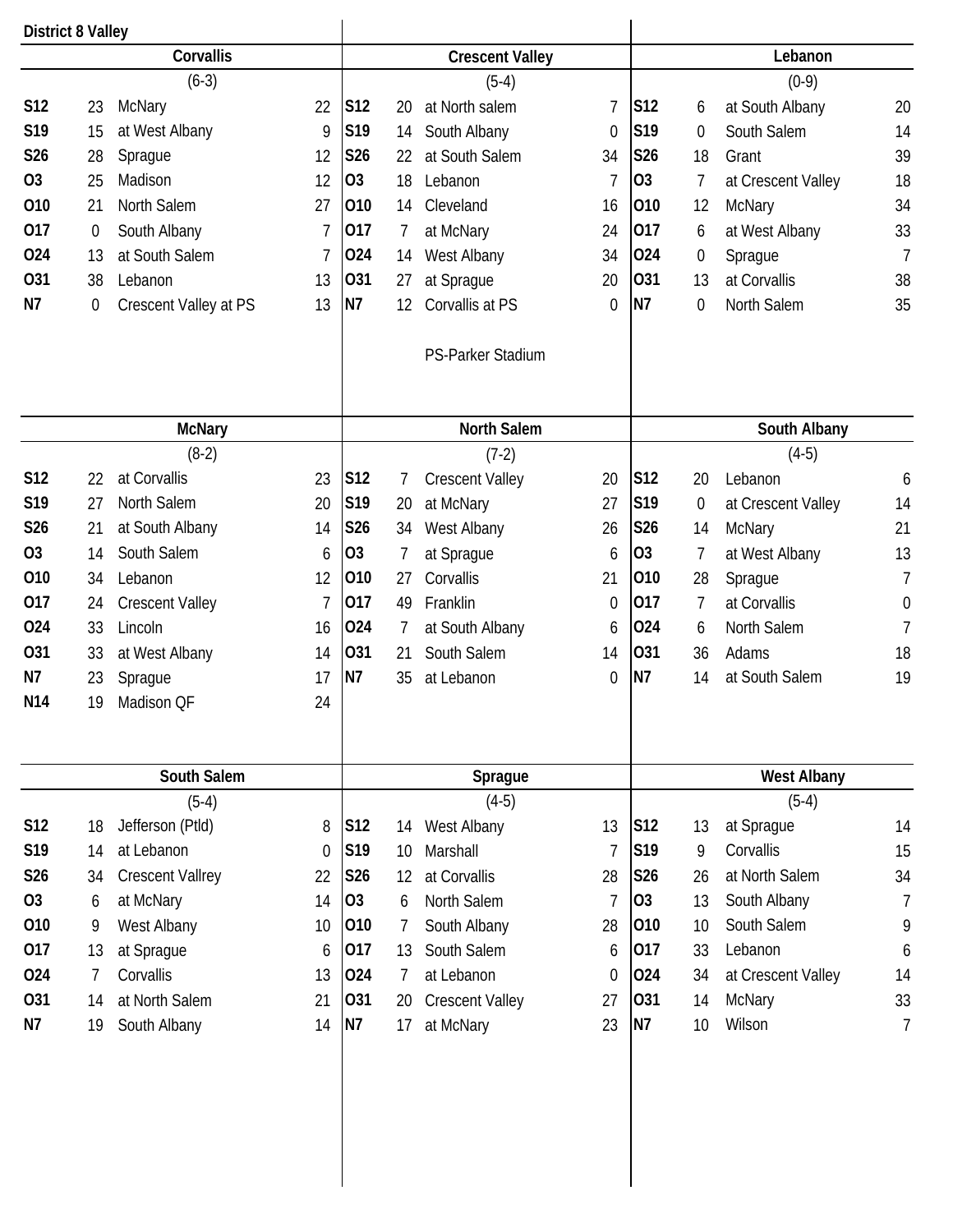## **1975 Class AA Football Schedules and Scores**

| District 1      |                     | Cowapa League      |                  |                |    |                      |                |                 |                |                    |                  |
|-----------------|---------------------|--------------------|------------------|----------------|----|----------------------|----------------|-----------------|----------------|--------------------|------------------|
|                 |                     | Clatskanie         |                  |                |    | Neah-Kah-Nie         |                |                 |                | Rainier            |                  |
|                 |                     | $(2-7)$            |                  |                |    | $(7-2)$              |                |                 |                | $(7-2)$            |                  |
| S12             | 13                  | at Dayton          | 6                | <b>S12</b>     | 0  | Willamina            | 6              | S <sub>12</sub> | 20             | Ridgefield (WA)    | 6                |
| S <sub>19</sub> | 0                   | Yamhill-Carlton    | 25               | S19            | 15 | Nestucca             | $\overline{2}$ | S19             | 20             | Camas (WA)         | 6                |
| S26             | 7                   | Cathamet (WA)      | $\boldsymbol{0}$ | S26            | 0  | Toledo               | 28             | S26             | 35             | Stevenson (WA)     | 6                |
| <b>O3</b>       | 0                   | at Coquille        | 56               | O <sub>3</sub> | 6  | Taft                 | $\theta$       | O <sub>3</sub>  | 14             | at Baker           | 21               |
| 010             | 0                   | Seaside            | 34               | 010            | 6  | Rainier              | 7              | 010             | 7              | Neak-Kah-Nie       | 6                |
| 017             | 7                   | at Scappoose       | 10               | 017            | 6  | at Seaside (ot)      | 12             | 017             | 21             | at Tillamook       | 16               |
| 024             | 0                   | at Neah-Kah-Nie    | 14               | 024            | 14 | Clatskanie           | $\theta$       | 024             | 23             | at Scappoose       | $\overline{1}$   |
| 031             | 6                   | Tillamook          | 48               | 031            | 12 | at Scappoose         | 13             | 031             | 7              | at Seaside         | 14               |
| N7              | 0                   | at Rainier         | 32               | N <sub>7</sub> | 12 | Tillamook            | 6              | N7              | 32             | Clatskanie         | $\mathbf 0$      |
|                 |                     |                    |                  |                |    |                      |                |                 |                |                    |                  |
|                 |                     | Scappoose          |                  |                |    | Seaside              |                |                 |                | <b>Tillamook</b>   |                  |
|                 |                     | $(4-5)$            |                  |                |    | $(6-5)$              |                |                 |                | $(5-4)$            |                  |
| S12             | 20                  | at Central         | 14               | S12            | 18 | Central Linn         | $\theta$       | S12             | 13             | Gladstone          | 20               |
| S19             | 1                   | Sherwood           | $\mathbf 0$      | S19            | 6  | at Banks             | 24             | S19             | 20             | at Cascade         | $\overline{1}$   |
| S26             | 14                  | La Grande          | 31               | S26            | 14 | at Brookings-Harbor  | 40             | S26             | 41             | Taft               | $\boldsymbol{0}$ |
| O <sub>3</sub>  | 0                   | at Myrtle Point    | 13               | O <sub>3</sub> | 0  | at Toledo            | $\overline{1}$ | <b>O3</b>       | 12             | at Newport         | 13               |
| 010             | 7                   | Tillamook          | 27               | 010            | 34 | Clatsklanie          | $\theta$       | 010             | 27             | Scappoose          | $\overline{1}$   |
| 017             | 10                  | Clatskanie         | 7                | 017            | 12 | Neah-Kah-Nie<br>(ot) | 6              | 017             | 16             | Rainier            | 21               |
| 024             | 7                   | Rainier            | 23               | 024            | 6  | at Tillamook         | 21             | 024             | 21             | Seaside            | 6                |
| 031             | 13                  | Neah-Kah-Nie       | 12               | 031            | 14 | Rainier              | $\overline{1}$ | 031             | 48             | at Clatskanie      | 6                |
| N7              | 0                   | at Seaside QF      | 14               | N7             | 14 | Scappoose            | $\mathbf 0$    | N7              | 6              | at Neah-Kah-Nie    | 12               |
|                 |                     |                    |                  |                | 8  | Oakridge QF          | 6              |                 |                |                    |                  |
|                 |                     |                    |                  |                | 8  | Vale SF              | 34             |                 |                |                    |                  |
| District 2      |                     | Yamawa League      |                  |                |    |                      |                |                 |                |                    |                  |
|                 |                     | <b>Banks</b>       |                  |                |    | Dayton               |                |                 |                | Nestucca           |                  |
|                 |                     | $(8-1)$            |                  |                |    | $(6-3)$              |                |                 |                | $(1-8)$            |                  |
| S <sub>13</sub> | 21                  | at Gold Beach      | 18               | <b>S12</b>     | 6  | Clatskanie           | 13             | S <sub>12</sub> | 23             | Taft               | $\boldsymbol{0}$ |
| S19             | 24                  | Seaside            | 6                | S19            | 30 | at Amity             | 20             | S19             | $\overline{2}$ | at Neah-Kah-Nie    | 15               |
| S26             | 34                  | at Willamina       | 8                | S26            | 1  | at Sherwood          | $\theta$       | S26             | 6              | Sheridan           | 21               |
| 03              | 26                  | at Sheridan        | 0                | O <sub>3</sub> | 22 | Yamhill-Carlton      | 23             | O <sub>3</sub>  | $\overline{0}$ | at North Marion    | 32               |
| 010             | 20                  | Dayton             | 14               | 010            | 14 | <b>Banks</b>         | 20             | 010             | 7              | Willamina          | 36               |
| 017             | 26                  | at Yamhill-Carlton | $\theta$         | 017            | 15 | <b>North Marion</b>  | $\theta$       | 017             | $\overline{0}$ | Sherwood           | 42               |
| 024             | 20                  | Nestucca           | 0                | 024            | 34 | at Sheridan          | 8              | 024             | 0              | at Banks           | 20               |
| 031             | 30                  | at North Marion    | 18               | 031            | 35 | at nestucca          | $\mathbf 0$    | 031             | 0              | Dayton             | 35               |
| N7              | 6                   | Sherwood           | 28               | N7             | 35 | Willamina            | 6              | <b>N7</b>       | 6              | at Yamhill-Carlton | 28               |
|                 |                     |                    |                  |                |    |                      |                |                 |                |                    |                  |
|                 | <b>North Marion</b> |                    |                  |                |    |                      |                |                 |                | Sheridan           |                  |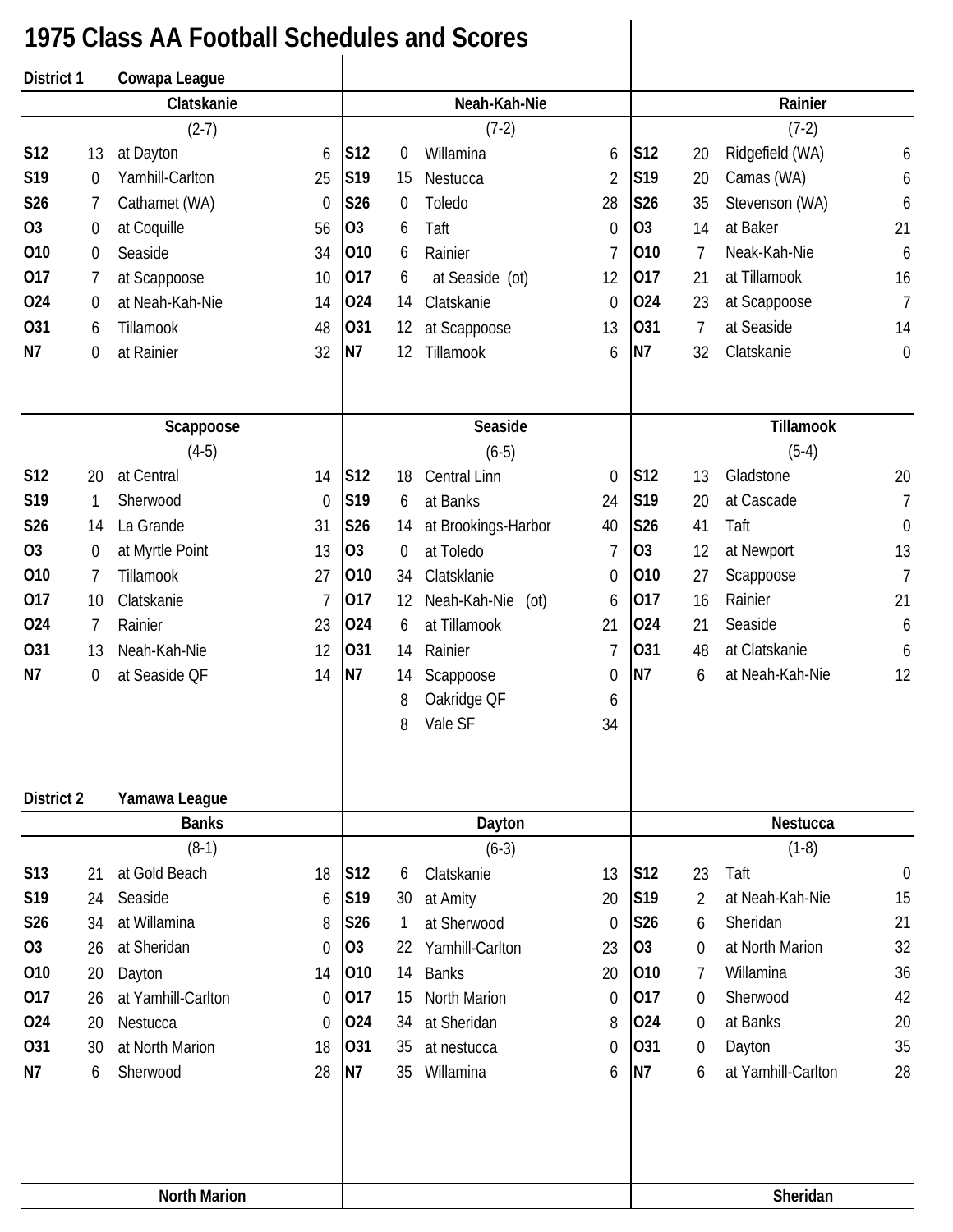|                 |                  | $(5-4)$             |                  |                |                  |                     |                |                 |                  | $(2-7)$         |                  |
|-----------------|------------------|---------------------|------------------|----------------|------------------|---------------------|----------------|-----------------|------------------|-----------------|------------------|
| S12             | 18               | Elmira              | $\boldsymbol{0}$ |                |                  |                     |                | S12             | 14               | at Gervais      | $\boldsymbol{0}$ |
| S19             | 12               | at Woodburn         | 41               |                |                  |                     |                | S19             | 0                | St. Mary's      | 13               |
| S26             | 9                | at Yamhill-Carlton  | 0                |                |                  |                     |                | S26             | 21               | at Nestucca     | 6                |
| 03              | 32               | Nestucca            | $\mathbf 0$      |                |                  |                     |                | O <sub>3</sub>  | $\boldsymbol{0}$ | <b>Banks</b>    | 26               |
| 010             | $\boldsymbol{0}$ | Sherwood            | 23               |                |                  |                     |                | 010             | 6                | Yamhill-Carlton | 14               |
| 017             | $\boldsymbol{0}$ | at Dayton           | 15               |                |                  |                     |                | 017             | 0                | at Willamina    | 6                |
| 024             | 12               | Willamina           | 6                |                |                  |                     |                | 024             | 8                | Dayton          | 34               |
| 031             | 18               | <b>Banks</b>        | 30               |                |                  |                     |                | 031             | 6                | at Sherwood     | 35               |
| N7              | 13               | at Sheridan         | 10               |                |                  |                     |                | N <sub>7</sub>  | 10               | North Marion    | 13               |
|                 |                  |                     |                  |                |                  |                     |                |                 |                  |                 |                  |
|                 |                  |                     |                  |                |                  |                     |                |                 |                  |                 |                  |
|                 |                  | Sherwood            |                  |                |                  | Willamina           |                |                 |                  | Yamhill-Carlton |                  |
|                 |                  | $(7-4)$             |                  |                |                  | $(4-5)$             |                |                 |                  | $(5-4)$         |                  |
| <b>S12</b>      | 0                | Woodburn            | 18               | S12            | 6                | at Neah-Kah-Nie     | $\mathbf 0$    | S12             | $\boldsymbol{0}$ | Cascade         | 28               |
| S <sub>19</sub> | 0                | at Scappoose        | 1                | S19            | 40               | Taft                | 30             | S19             | 25               | at Clatskanie   | $\boldsymbol{0}$ |
| S26             | 0                | Dayton              | 1                | S26            | 8                | <b>Banks</b>        | 34             | S26             | $\mathbf 0$      | North Marion    | 9                |
| O <sub>3</sub>  | 34               | at Willamina        | 6                | 03             | 6                | Sherwood            | 34             | 03              | 23               | at Dayton       | 22               |
| 010             | 23               | <b>North Marion</b> | $\mathbf 0$      | 010            | 36               | Nestucca            | 7              | 010             | 14               | Sheridan        | 6                |
| 017             | 42               | at Nestucca         | $\mathbf 0$      | 017            | 6                | Sheridan            | $\mathbf 0$    | 017             | $\boldsymbol{0}$ | <b>Banks</b>    | 26               |
| 024             | 39               | Yamhill-Carlton     | 6                | 024            | 6                | at North Marion     | 12             | 024             | 6                | at Sherwood     | 39               |
| 031             | 35               | Sheridan            | 6                | 031            | 6                | Yamhill-Calrton     | 14             | 031             | 14               | Willamina       | 6                |
| N7              | 28               | at Banks            | 6                | N <sub>7</sub> | 6                | at Dayton           | 35             | N7              | 28               | Nestucca        | 6                |
| N <sub>14</sub> | 6                | Cascade QF          | $\mathbf 0$      |                |                  |                     |                |                 |                  |                 |                  |
| N <sub>21</sub> | 13               | South Umpqua SF     | 14               |                |                  |                     |                |                 |                  |                 |                  |
|                 |                  |                     |                  |                |                  |                     |                |                 |                  |                 |                  |
|                 |                  |                     |                  |                |                  |                     |                |                 |                  |                 |                  |
| District 3      |                  | <b>Coast League</b> |                  |                |                  |                     |                |                 |                  |                 |                  |
|                 |                  | Newport             |                  |                |                  | Reedsport           |                |                 |                  | <b>Siuslaw</b>  |                  |
|                 |                  | $(4-5)$             |                  |                |                  | $(1-8)$             |                |                 |                  | $(6-4)$         |                  |
| <b>S12</b>      | 7                | at Philomath        | 20               | <b>S12</b>     | 16               | Bandon              | 19             | S <sub>12</sub> | 8                | at Myrtle Point | 12               |
| S19             | 12               | at Junction City    | 19               | S19            | 7                | Myrtle Point        | 26             | S19             | 25               | Pleasant Hill   | 6                |
| S26             | 14               | at Myrtle Point     | 27               | S26            | 8                | at Coquille         | 32             | S26             | 6                | Gold Beach      | 24               |
| <b>O3</b>       | 13               | Tillamook           | 12               | 03             | 13               | Gold Beach          | 26             | 03              | 7                | at Bandon       | $\mathbf 0$      |
| 010             | 21               | Taft                | 14               | 010            | $\boldsymbol{0}$ | Toledo              | $\overline{1}$ | 010             | 7                | Coquille        | 32               |
| 017             | 27               | at Gold Beach       | 0                | 017            | 40               | at Taft             | $\mathbf 0$    | 017             | 27               | at Toledo       | 8                |
| 024             | 10               | Reedsport           | 3                | 024            | 3                | at Newport          | 10             | 024             | 27               | Taft            | $\boldsymbol{0}$ |
| 031             | 7                | Siuslaw             | 21               | 031            | 12               | at Brookings-Harbor | 14             | 031             | 21               | at Newport      | 7                |
| N7              | 6                | at Toledo           | 31               | N <sub>7</sub> | 6                | at Siuslaw          | 33             | N7              | 33               | Reedsport       | 6                |
|                 |                  |                     |                  |                |                  |                     |                | <b>N14</b>      | $\overline{2}$   | South Umpua QF  | 3                |
|                 |                  |                     |                  |                |                  |                     |                |                 |                  |                 |                  |
|                 |                  |                     |                  |                |                  |                     |                |                 |                  |                 |                  |
|                 |                  |                     |                  |                |                  |                     |                |                 |                  |                 |                  |
|                 |                  |                     |                  |                |                  |                     |                |                 |                  |                 |                  |
|                 |                  |                     |                  |                |                  |                     |                |                 |                  |                 |                  |
|                 |                  |                     |                  |                |                  |                     |                |                 |                  |                 |                  |
|                 |                  |                     |                  |                |                  |                     |                |                 |                  |                 |                  |
|                 |                  | Taft                |                  |                |                  |                     |                |                 |                  | <b>Toledo</b>   |                  |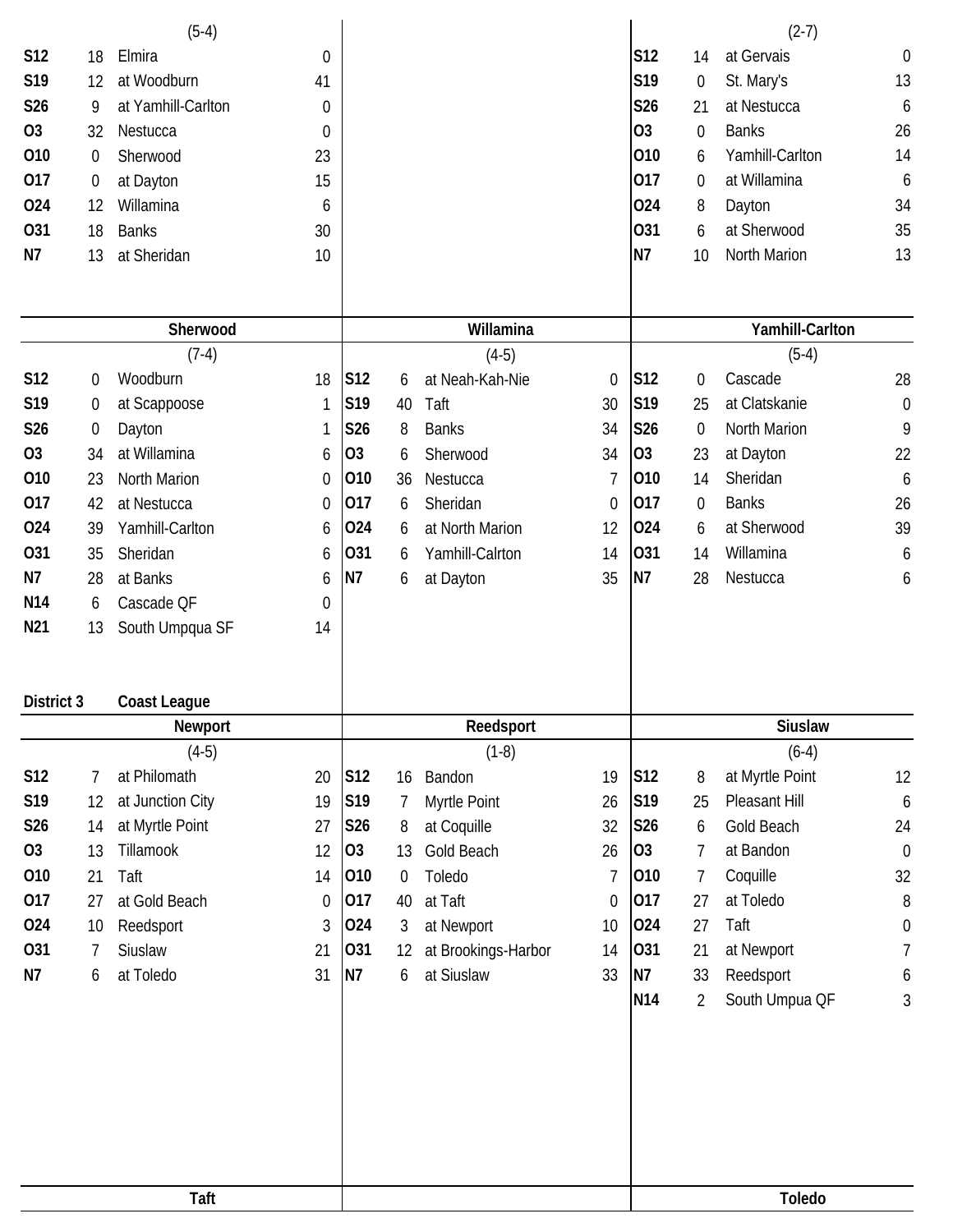|                          |                  | $(0-9)$               |                  |            |                  |                         |                  |                 |             | $(7-2)$             |                  |
|--------------------------|------------------|-----------------------|------------------|------------|------------------|-------------------------|------------------|-----------------|-------------|---------------------|------------------|
| <b>S12</b>               | 0                | at Nestucca           | 23               |            |                  |                         |                  | S12             | 12          | at Stayton          | $\boldsymbol{0}$ |
| S19                      | 30               | at Willamina          | 40               |            |                  |                         |                  | S19             | 20          | Philomath           | 19               |
| S26                      | $\boldsymbol{0}$ | at Tillamook          | 41               |            |                  |                         |                  | S26             | 28          | at Neah-Kah-Nie     | $\mathbf 0$      |
| <b>O3</b>                | $\mathbf 0$      | at Neah-Kah-Nie       | 6                |            |                  |                         |                  | <b>O3</b>       | 7           | Seaside             | $\boldsymbol{0}$ |
| 010                      | 14               | Newport               | 21               |            |                  |                         |                  | 010             | 7           | Reedsport           | $\boldsymbol{0}$ |
| 017                      | 0                | Reedsport             | 40               |            |                  |                         |                  | 017             | 8           | Siuslaw             | 27               |
| 024                      | $\boldsymbol{0}$ | at Siuslaw            | 27               |            |                  |                         |                  | 024             | 7           | at Myrtle Point     | 19               |
| 031                      | 6                | Toledo                | 42               |            |                  |                         |                  | 031             | 42          | at Taft             | 6                |
| N7                       | 6                | at Bandon             | 24               |            |                  |                         |                  | N7              | 31          | Newport             | 6                |
|                          |                  |                       |                  |            |                  |                         |                  |                 |             |                     |                  |
| <b>District 4 Sunset</b> |                  |                       |                  |            |                  |                         |                  |                 |             |                     |                  |
|                          |                  | <b>Bandon</b>         |                  |            |                  | <b>Brookings-Harbor</b> |                  |                 |             | Coquille            |                  |
|                          |                  | $(5-4)$               |                  |            |                  | $(5-4)$                 |                  |                 |             | $(9-1)$             |                  |
| S12                      | 6                | Brookings-Harbor      | $\mathbf 0$      | S12        | 0                | Bandon                  | 6                | S12             | 18          | at Junction City    | 12               |
| S20                      | 19               | at Reedsport          | 6                | S19        | 20               | Del Norte (CA)          | $\mathbf 0$      | S19             | 26          | at Crater           | $\boldsymbol{0}$ |
| S26                      | 6                | Gladstone             | 12               | <b>S26</b> | 40               | Seaside                 | 14               | S26             | 32          | Reedsport           | 8                |
| <b>O3</b>                | $\boldsymbol{0}$ | Siuslaw               | $\overline{7}$   | 03         | 12               | at McKinleyville (CA)   | 31               | 03              | 56          | Clatskanie          | $\boldsymbol{0}$ |
| 010                      | 20               | Gold Beach            | 6                | 010        | 14               | Myrtle Point            | 19               | 010             | 32          | Siuslaw             | 7                |
| 017                      | 32               | Myrtle Point          | 12               | 017        | $\boldsymbol{0}$ | Coquille                | 76               | 017             | 7           | at Brookings-Harbor | $\boldsymbol{0}$ |
| 024                      | 6                | Brookings-Harbor      | 14               | 024        | 14               | Bandon                  | 6                | 024             | 33          | Gold Beach          | 6                |
| 031                      | 6                | at Coquille           | 14               | 031        | 14               | Reedsport               | 12               | 031             | 14          | Bandon              | 6                |
| N7                       | 24               | Taft                  | 6                | N7         | 35               | Gold Beach              | $\boldsymbol{0}$ | N7              | 12          | at Myrtle Point     | 6                |
|                          |                  |                       |                  |            |                  |                         |                  | N <sub>15</sub> | $\mathbf 0$ | Vale QF             | 21               |
|                          |                  |                       |                  |            |                  |                         |                  |                 |             |                     |                  |
|                          |                  |                       |                  |            |                  |                         |                  |                 |             |                     |                  |
|                          |                  | <b>Gold Beach</b>     |                  |            |                  |                         |                  |                 |             | <b>Myrtle Point</b> |                  |
|                          |                  | $(3-6)$               |                  |            |                  |                         |                  |                 |             | $(7-2)$             |                  |
| S13                      | 18               | <b>Banks</b>          | 21               |            |                  |                         |                  | <b>S12</b>      | 12          | Siuslaw             | 8                |
| S20                      | 18               | Bandon                | $\boldsymbol{0}$ |            |                  |                         |                  | S19             | 26          | at Reeedsport       | 7                |
| S26                      | 24               | at Siuslaw            | 6                |            |                  |                         |                  | S26             | 27          | Newport             | 14               |
| <b>O3</b>                | 26               | at Reedsport          | 13               |            |                  |                         |                  | 03              | 13          | Scappoose           | $\boldsymbol{0}$ |
| 010                      | 6                | Bandon                | 20               |            |                  |                         |                  | 010             | 19          | Bookings-Harbor     | 14               |
| 017                      | $\boldsymbol{0}$ | Newport               | 27               |            |                  |                         |                  | 017             | 12          | at Bandon           | 32               |
| 024                      | 6                | at Coquille           | 33               |            |                  |                         |                  | 024             | 9           | Toledo              | $\overline{7}$   |
| 031                      | 14               | Myrtle Point          | 16               |            |                  |                         |                  | 031             | 16          | at Gold Beach       | 14               |
| N7                       | $\boldsymbol{0}$ | at Brookings-Harbor   | 35               |            |                  |                         |                  | N7              | 6           | Coquille            | 12               |
|                          |                  |                       |                  |            |                  |                         |                  |                 |             |                     |                  |
|                          |                  |                       |                  |            |                  |                         |                  |                 |             |                     |                  |
|                          |                  |                       |                  |            |                  |                         |                  |                 |             |                     |                  |
|                          |                  |                       |                  |            |                  |                         |                  |                 |             |                     |                  |
|                          |                  |                       |                  |            |                  |                         |                  |                 |             |                     |                  |
|                          |                  |                       |                  |            |                  |                         |                  |                 |             |                     |                  |
|                          |                  |                       |                  |            |                  |                         |                  |                 |             |                     |                  |
|                          |                  |                       |                  |            |                  |                         |                  |                 |             |                     |                  |
|                          |                  |                       |                  |            |                  |                         |                  |                 |             |                     |                  |
| District 5               |                  | <b>Emerald League</b> |                  |            |                  |                         |                  |                 |             |                     |                  |
|                          |                  |                       |                  |            |                  |                         |                  |                 |             |                     |                  |
|                          |                  | <b>Central Linn</b>   |                  |            |                  | Creswell                |                  |                 |             | Elmira              |                  |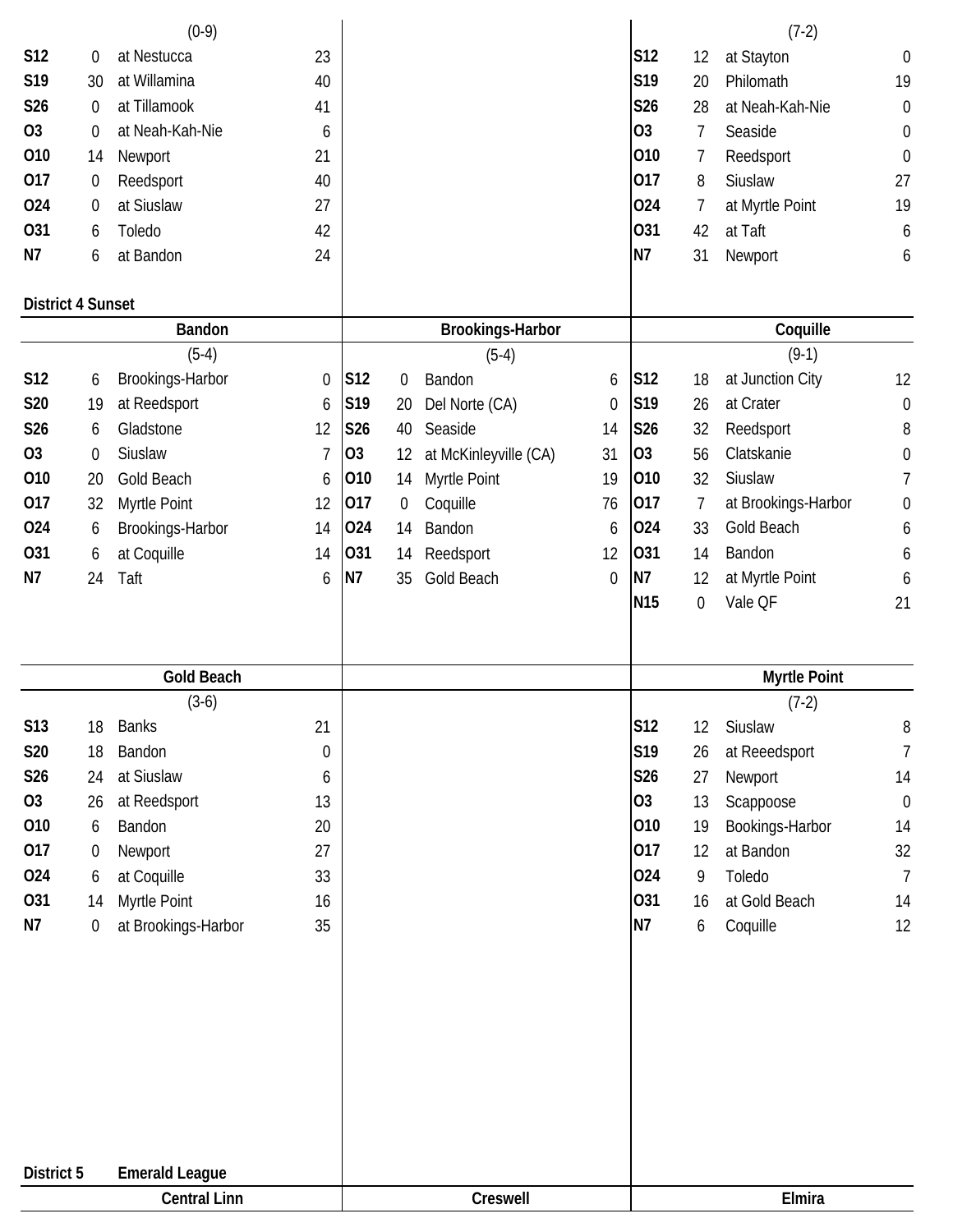|                |                  | $(1-8)$              |          |                |    | $(2-7)$             |                  |                 |                | $(1-8)$                   |                  |
|----------------|------------------|----------------------|----------|----------------|----|---------------------|------------------|-----------------|----------------|---------------------------|------------------|
| S12            | 0                | at Seaside           | 18       | S12            | 0  | <b>Burns</b>        | 25               | S <sub>12</sub> | 0              | at North Marion           | 18               |
| S19            | 2                | Stayton              | 33       | S19            | 42 | McKenzie            | 20               | S19             | 8              | Chemawa                   | 14               |
| S26            | $\boldsymbol{0}$ | Junction City        | 21       | S26            | 6  | at Pleasant Hill    | 23               | <b>S26</b>      | 0              | at Marist                 | 40               |
| 02             | 23               | Elmira               | 6        | 02             | 6  | Philomath           | 53               | 02              | 6              | Central Linn              | 23               |
| 010            | 6                | Pleasant Hill        | 7        | 010            | 0  | Marist              | 48               | 010             | 8              | Oakridge                  | 62               |
| 017            | 0                | at Marist            | 41       | 017            | 6  | Junction City       | 13               | 017             | 0              | Philomath                 | 42               |
| 024            | 0                | Creswell             | 6        | 024            | 6  | at Central Linn     | $\boldsymbol{0}$ | 024             | $\overline{0}$ | at Junction City          | 22               |
| N <sub>1</sub> | 0                | Oakridge             | 39       | 031            | 0  | at Elmira           | 12               | 031             | 12             | Creswell                  | $\overline{0}$   |
| N7             | $\boldsymbol{0}$ | at Philomath         | 29       | N <sub>7</sub> | 6  | Oakridge            | 48               | N7              | $\mathbf 0$    | Pleasant Hill             | 28               |
|                |                  | <b>Junction City</b> |          |                |    |                     |                  |                 |                | <b>Marist</b>             |                  |
|                |                  | $(5-4)$              |          |                |    |                     |                  |                 |                | $(7-2)$                   |                  |
| S12            | 12               | Coquille             | 18       |                |    |                     |                  | S12             | 7              | Regis                     | $\boldsymbol{0}$ |
| S19            | 19               | Newport              | 12       |                |    |                     |                  | <b>S20</b>      | 27             | at La Salle               | 6                |
| S26            | 21               | at Central Linn      | 0        |                |    |                     |                  | S26             | 40             | Elmira                    | $\boldsymbol{0}$ |
| 02             | 12               | Oakridge             | 20       |                |    |                     |                  | 02              | 10             | Philomath                 | 7                |
| 010            | 12               | Philomath            | 14       |                |    |                     |                  | 010             | 48             | Cresswell                 | $\boldsymbol{0}$ |
| 017            | 13               | at Creswell          | 6        |                |    |                     |                  | 017             | 41             | Central Linn              | $\mathbf 0$      |
| 024            | 22               | Elmira               | 0        |                |    |                     |                  | 024             | 3              | at Oakridge<br>$($ ot $)$ | $\mathbf 0$      |
| 031            | $\overline{7}$   | at Pleasant Hill     | 12       |                |    |                     |                  | 031             | 13             | Philomath                 | 14               |
| N7             | 27               | Marist               | 6        |                |    |                     |                  | N7              | 6              | at Junction City          | 26               |
|                |                  |                      |          |                |    | Philomath           |                  |                 |                | <b>Pleasant Hill</b>      |                  |
|                |                  | Oakridge             |          |                |    | $(7-2)$             |                  |                 |                |                           |                  |
| S12            | 22               | at Crook County      | 6        | S12            | 20 | Newport             | $\overline{1}$   | S12             | 14             | at Grant Union            | 12               |
| S19            | 57               | Riddle               | 14       | S19            | 19 | at Toledo           | 20               | S19             | 6              | at Siuslaw                | 25               |
| S26            | 44               | Philomath            | 6        | S26            | 6  | at Oakridge         | 44               | <b>S26</b>      | 23             | Creswell                  | 6                |
| 02             | 20               | Junction City        | 12       | 02             | 53 | Creswell            | 6                | 02              | 7              | Marist                    | 10               |
| 010            | 62               | Elmira               | 8        | 010            | 14 | Junction City       | 12               | 010             | 7              | Central Linn              | 6                |
| 017            | 20               | at Pleasant Hill     | 6        | 017            | 42 | at Elmira           | 0                | 017             | $\overline{0}$ | Oakridge                  | 20               |
| 024            | $\overline{0}$   | Marist<br>(ot)       | 3        | 024            | 6  | Pleasant Hill       | 2                | 024             | 2              | at Philomath              | 6                |
| N <sub>1</sub> | 39               | at Central Linn      | $\theta$ | 031            | 14 | at Marist           | 13               | 031             | 12             | Junction City             | 7                |
| N7             | 48               | at Creswell          | 6        | N7             | 29 | <b>Central Linn</b> | 0                | N7              | 28             | at Elmira                 | 0                |
| N15            | 6                | Seaside QF           | 8        |                |    |                     |                  |                 |                |                           |                  |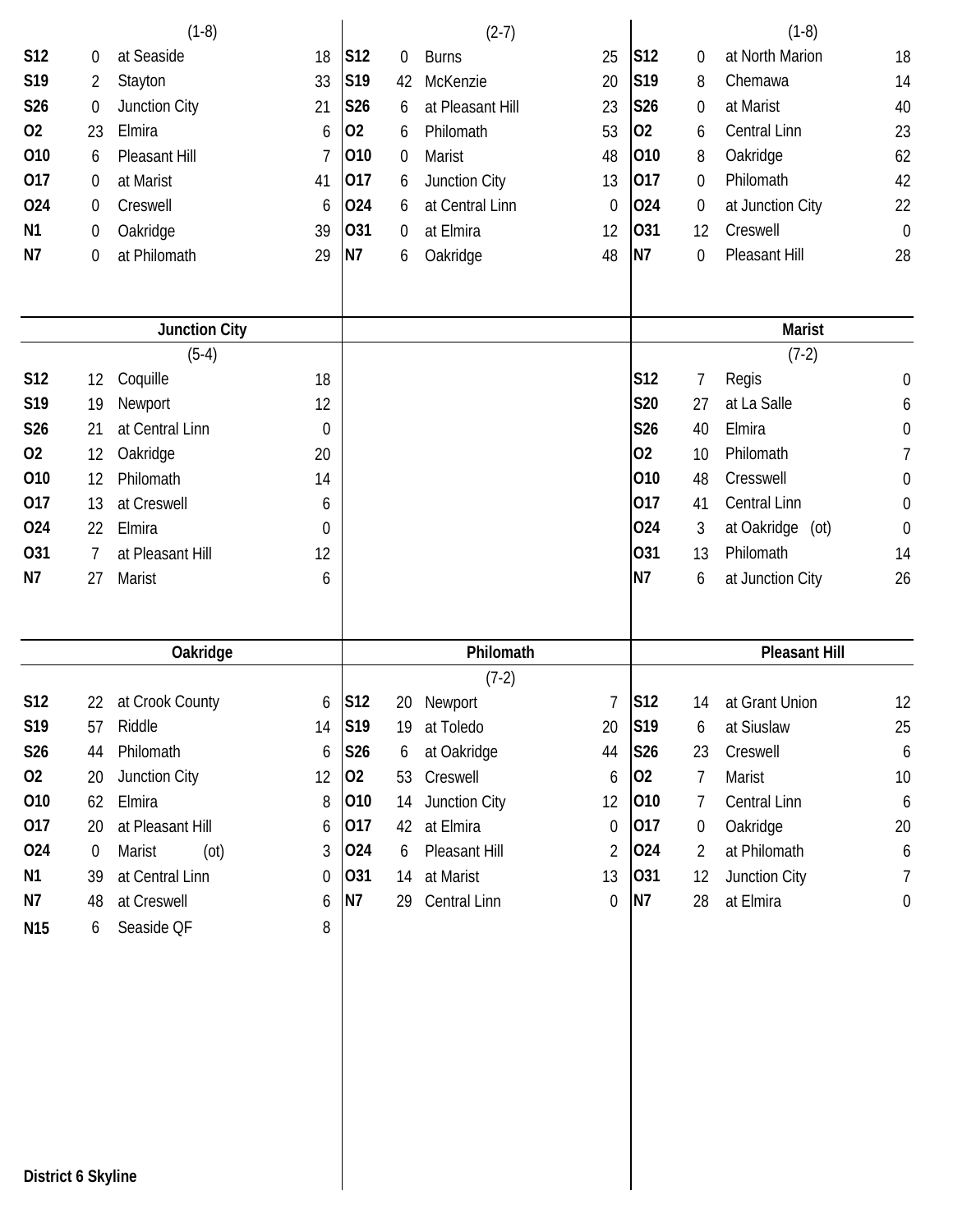|                |    | Douglas                |                  |                 |    | <b>Eagle Point</b>     |                |                 |                  | Glide                  |                |
|----------------|----|------------------------|------------------|-----------------|----|------------------------|----------------|-----------------|------------------|------------------------|----------------|
|                |    | $(5-4)$                |                  |                 |    | $(6-3)$                |                |                 |                  | $(3-6)$                |                |
| <b>S12</b>     | 13 | at Rogue River         | 6                | <b>S12</b>      | 27 | at Suitherlin          | 14             | S12             | 20               | at Phoenix             | 14             |
| S19            | 6  | Glide                  | 7                | S <sub>19</sub> | 7  | Lakeview               | 21             | S19             | 7                | at Douglas             | 6              |
| S26            | 14 | South Umpqua           | 35               | S26             | 14 | <b>Illionis Valley</b> | 6              | <b>S26</b>      | 10               | Rogue River            | 8              |
| O <sub>3</sub> | 34 | Sutherlin              | 14               | O <sub>3</sub>  | 20 | at Henley              | 14             | 03              | 3                | at Illionis Valley     | 14             |
| 010            | 8  | Lakeview               | 24               | 010             | 28 | Phoenix                | 6              | 010             | 13               | South Umpqua           | 35             |
| 017            | 19 | at Eagle Point         | 14               | 017             | 14 | Douglas                | 19             | 017             | 13               | Sutherlin              | 22             |
| 024            | 15 | at Henley              | 27               | 024             | 21 | Rogue River            | 16             | 024             | 3                | Lakeview               | 48             |
| 031            | 28 | at Phoenix             | 8                | 031             | 36 | at Glide               | $\overline{0}$ | 031             | $\boldsymbol{0}$ | Eagle Point            | 36             |
| N7             | 39 | <b>Illionis Valley</b> | 8                | <b>N7</b>       | 7  | South Umpua            | 12             | N7              | 11               | at Henley              | 35             |
|                |    |                        |                  |                 |    |                        |                |                 |                  |                        |                |
|                |    |                        |                  |                 |    |                        |                |                 |                  |                        |                |
|                |    | Henley                 |                  |                 |    |                        |                |                 |                  | <b>Illionis Valley</b> |                |
|                |    | $(5-4)$                |                  |                 |    |                        |                |                 |                  | $(2-7)$                |                |
| <b>S12</b>     | 20 | at South Umpqua        | 21               |                 |    |                        |                | S12             | 0                | Lakeview               | 21             |
| S19            | 12 | at Sutherlin           | 18               |                 |    |                        |                | S19             | 8                | Rogue River            | 6              |
| S26            | 27 | Lakeview               | 46               |                 |    |                        |                | S26             | 6                | at Eagle Point         | 14             |
| O <sub>3</sub> | 14 | Eagle Point            | 20               |                 |    |                        |                | O <sub>3</sub>  | 14               | Glide                  | 3              |
| 010            | 19 | <b>Illionis Valley</b> | 6                |                 |    |                        |                | 010             | 6                | Henley                 | 19             |
| 017            | 33 | at Phoenix             | 6                |                 |    |                        |                | 017             | 0                | at South Umpqua        | 40             |
| 024            | 27 | Douglas                | 15               |                 |    |                        |                | 024             | 0                | Phoenix                | 6              |
| 031            | 30 | at Rogue River         | 26               |                 |    |                        |                | 031             | 0                | at Sutherlin           | 6              |
| N7             | 35 | Glide                  | 11               |                 |    |                        |                | N <sub>7</sub>  | 8                | at Douglas             | 39             |
|                |    |                        |                  |                 |    |                        |                |                 |                  |                        |                |
|                |    | Lakeview               |                  |                 |    | Phoenix                |                |                 |                  | <b>Rogue River</b>     |                |
|                |    | $(8-1)$                |                  |                 |    | $(1-8)$                |                |                 |                  | $(1-8)$                |                |
|                |    |                        |                  |                 |    |                        |                |                 |                  | Douglas                | 13             |
| <b>S12</b>     | 21 | at Illionis Valley     | $\overline{0}$   | <b>S12</b>      | 14 | Glide                  | 20             | S <sub>12</sub> | 6                |                        |                |
| S19            | 21 | at Eagle Point         | 7                | S19             | 6  | at South Umpqua        | 27             | S19             | 6                | at Illionis Valley     | $\, 8$         |
| S26            | 46 | at Henley              | 27               | S26             | 8  | at Sutherlin           | 13             | S26             | 8                | at Glide               | 10             |
| 03             | 40 | Phoenix                | 27               | 03              | 27 | at Lakeview            | 40             | 03              | 6                | South Umpqua           | 18             |
| 010            | 24 | Douglas                | 8                | 010             | 6  | Eagle Point            | 28             | 010             | 0                | Sutherlin              | $\overline{7}$ |
| 017            | 26 | Rogue River            | $\boldsymbol{0}$ | 017             | 6  | Henley                 | 33             | 017             | 0                | Lakeview               | 26             |
| 024            | 48 | at Glide               | 3                | 024             | 6  | at Illionis Valley     | 0              | 024             | 16               | at Eagle Point         | 21             |
| 031            | 6  | South Umpqua           | $\overline{7}$   | 031             | 8  | Douglas                | 28             | 031             | 26               | Henley                 | 30             |
| N7             | 30 | Sutherlin              | $\boldsymbol{0}$ | <b>N7</b>       | 14 | at Rogue River         | 32             | N7              | 32               | Phoenix                | 14             |
|                |    |                        |                  |                 |    |                        |                |                 |                  |                        |                |
|                |    |                        |                  |                 |    |                        |                |                 |                  |                        |                |
|                |    |                        |                  |                 |    |                        |                |                 |                  |                        |                |
|                |    |                        |                  |                 |    |                        |                |                 |                  |                        |                |
|                |    |                        |                  |                 |    |                        |                |                 |                  |                        |                |
|                |    |                        |                  |                 |    |                        |                |                 |                  |                        |                |
|                |    |                        |                  |                 |    |                        |                |                 |                  |                        |                |
|                |    |                        |                  |                 |    |                        |                |                 |                  |                        |                |
|                |    |                        |                  |                 |    |                        |                |                 |                  |                        |                |
|                |    | South Umpqua           |                  |                 |    |                        |                |                 |                  | Sutherlin              |                |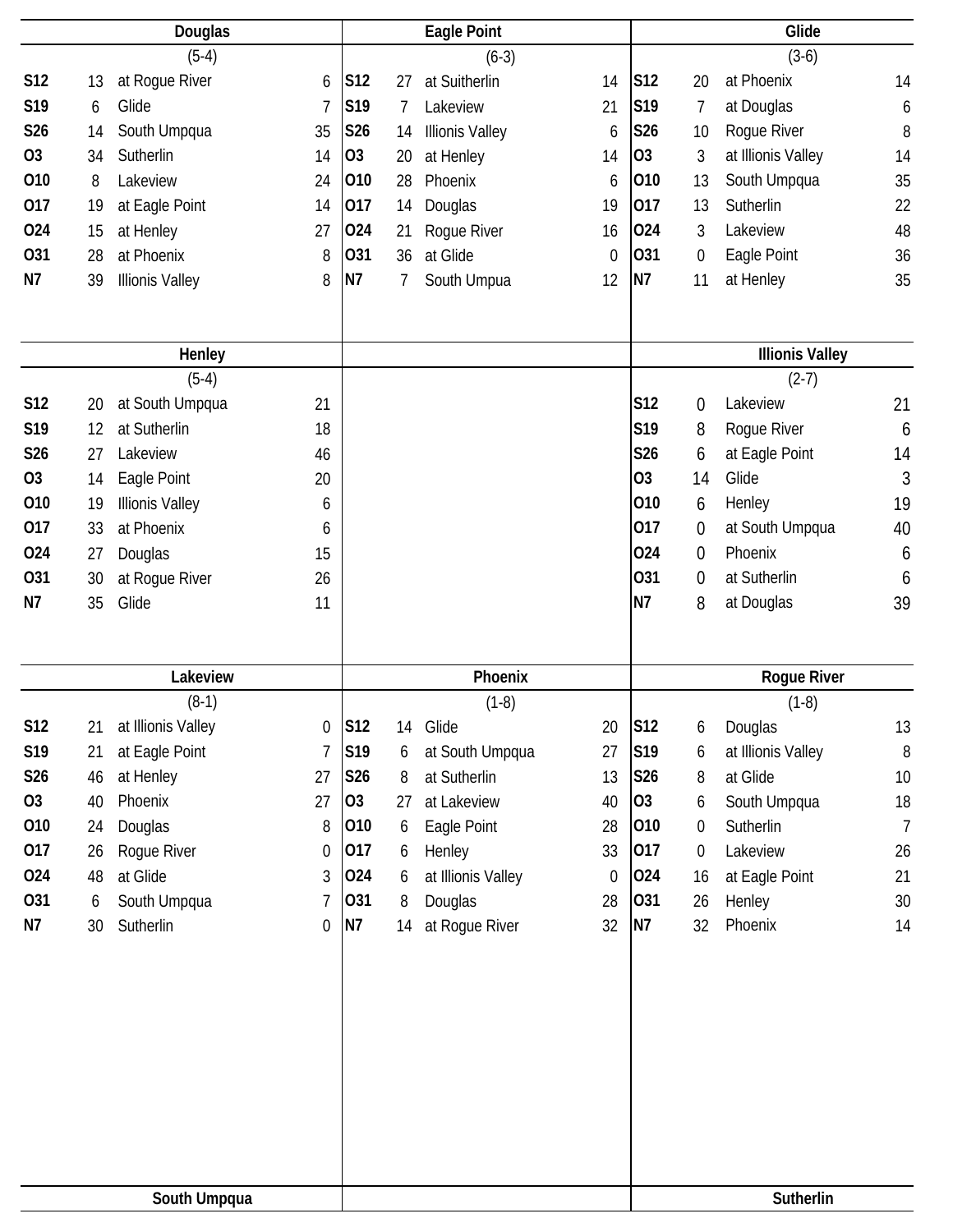|                 |                  | $(11-1)$                         |                  |                |                |                        |             |                 |    | $(5-4)$                  |                |
|-----------------|------------------|----------------------------------|------------------|----------------|----------------|------------------------|-------------|-----------------|----|--------------------------|----------------|
| <b>S12</b>      | 21               | Henley                           | 20               |                |                |                        |             | S12             | 14 | Eagle Point              | 27             |
| S19             | 27               | Phoenix                          | 6                |                |                |                        |             | S19             | 18 | Henley                   | 12             |
| S26             | 35               | at Douglas                       | 14               |                |                |                        |             | S26             | 13 | Phoenix                  | 8              |
| O <sub>3</sub>  | 18               | at Rogue River                   | 6                |                |                |                        |             | O <sub>3</sub>  | 14 | at Douglas               | 34             |
| 010             | 35               | Glide                            | 13               |                |                |                        |             | 010             | 7  | Rogue River              | $\mathbf 0$    |
| 017             | 40               | <b>Illionis Valley</b>           | $\boldsymbol{0}$ |                |                |                        |             | 017             | 22 | at Glide                 | 13             |
| 024             | 37               | Sutherlion                       | 6                |                |                |                        |             | 024             | 6  | at South Umpqua          | 37             |
| 031             | 7                | at Lakeview                      | 6                |                |                |                        |             | 031             | 6  | <b>Illionis Valley</b>   | $\mathbf 0$    |
| N7              | 12               | at Eagle Point                   | 7                |                |                |                        |             | N <sub>7</sub>  | 0  | at lakeview              | 30             |
| N14             | 3                | Siuslaw QF                       | $\overline{2}$   |                |                |                        |             |                 |    |                          |                |
| N <sub>21</sub> | 14               | Sherwood SF                      | 13               |                |                |                        |             |                 |    |                          |                |
| N29             |                  |                                  |                  |                |                |                        |             |                 |    |                          |                |
|                 | 21               | Vale F                           | 24               |                |                |                        |             |                 |    |                          |                |
|                 |                  | <b>District 7 Greater Oregon</b> |                  |                |                |                        |             |                 |    |                          |                |
|                 |                  | <b>Burns</b>                     |                  |                |                | <b>Crook County</b>    |             |                 |    | <b>Grant Union</b>       |                |
|                 |                  | $(5-4)$                          |                  |                |                | $(1-8)$                |             |                 |    | $(6-3)$                  |                |
| <b>S12</b>      | 25               | at Creswell                      | $\mathbf 0$      | S12            | 6              | Oakridge               | 22          | S12             | 12 | Pleasant Hill            | 14             |
| S19             | 87               | at La Grande                     | 20               | S19            | 7              | at Redmond             | 47          | S19             | 27 | at Elgin                 | 12             |
| S26             | 27               | Wahtonka                         | $\mathbf 0$      | <b>S26</b>     | 14             | at Nyssa               | 58          | S26             | 8  | at Vale                  | 27             |
| O <sub>3</sub>  | 27               | Nyssa                            | 26               | 03             | 1              | Mac-Hi (forfeit 12-31) | $\mathbf 0$ | 03              | 42 | Wahtonka                 | $\mathbf 0$    |
| 010             | 43               | Crook County                     | 14               | 010            | 14             | <b>Burns</b>           | 43          | 010             | 36 | Nyssa                    | 28             |
| 017             | 1                | at Mac-Hi (forfeit 7-18)         | $\mathbf 0$      | 017            | 7              | <b>Grant Union</b>     | 40          | 017             | 40 | at Crook County          | $\overline{7}$ |
| 024             | 12               | Madras (ot)                      | 15               | 024            | $\mathbf 0$    | Vale                   | 32          | 024             | 24 | Mac-Hi                   | 33             |
| 031             | 3                | Vale                             | 13               | 031            | $\overline{0}$ | at Wahtonka            | 6           | 031             | 45 | at Madras                | 14             |
| N7              | 0                | at Grant Union                   | 13               | N <sub>7</sub> | 6              | Madras                 | 35          | N7              | 13 | <b>Burns</b>             | $\mathbf 0$    |
|                 |                  |                                  |                  |                |                |                        |             |                 |    |                          |                |
|                 |                  | Mac-HI                           |                  |                |                |                        |             |                 |    | <b>Madras</b>            |                |
|                 |                  | $(3-6)$                          |                  |                |                |                        |             |                 |    | $(5-4)$                  |                |
| S12             | 6                | La Grande                        | 22               |                |                |                        |             | S12             | 0  | Redmond (ot)             | T) 6           |
| S19             | 16               | at Central                       | 18               |                |                |                        |             | S <sub>19</sub> | 6  | at Stevenson (WA) (2 ot) | 12             |
| S26             | $\Omega$         | at Madras (forfeit, 28-22 3 c    | $\mathbf{1}$     |                |                |                        |             | S26             | 1  | Mac-Hi (forfeit 22-28)   | $\mathbf 0$    |
| 03              | $\overline{0}$   | at Crook County (forfeit 31-     | 1                |                |                |                        |             | 03              | 6  | at Vale                  | 43             |
| 010             | 20               | Vale                             | 49               |                |                |                        |             | 010             | 30 | Wahtonka                 | 22             |
| 017             | $\boldsymbol{0}$ | Burns (forfeit 18-7)             | 1                |                |                |                        |             | 017             | 14 | Nyssa (ot)               | 12             |
| 024             | 33               | at Grant Union                   | 24               |                |                |                        |             | 024             | 15 | at Burns (ot)            | 12             |
| 031             | 34               | at Nyssa (ot)                    | 28               |                |                |                        |             | 031             | 14 | <b>Grant Union</b>       | 45             |
| N7              | 22               | Wahtonka                         | 14               |                |                |                        |             | <b>N7</b>       | 35 | at Crook County          | 6              |
|                 |                  |                                  |                  |                |                |                        |             |                 |    |                          |                |
|                 |                  |                                  |                  |                |                |                        |             |                 |    |                          |                |
|                 |                  | <b>Nyssa</b>                     |                  |                |                | Vale                   |             |                 |    | Wahtonka                 |                |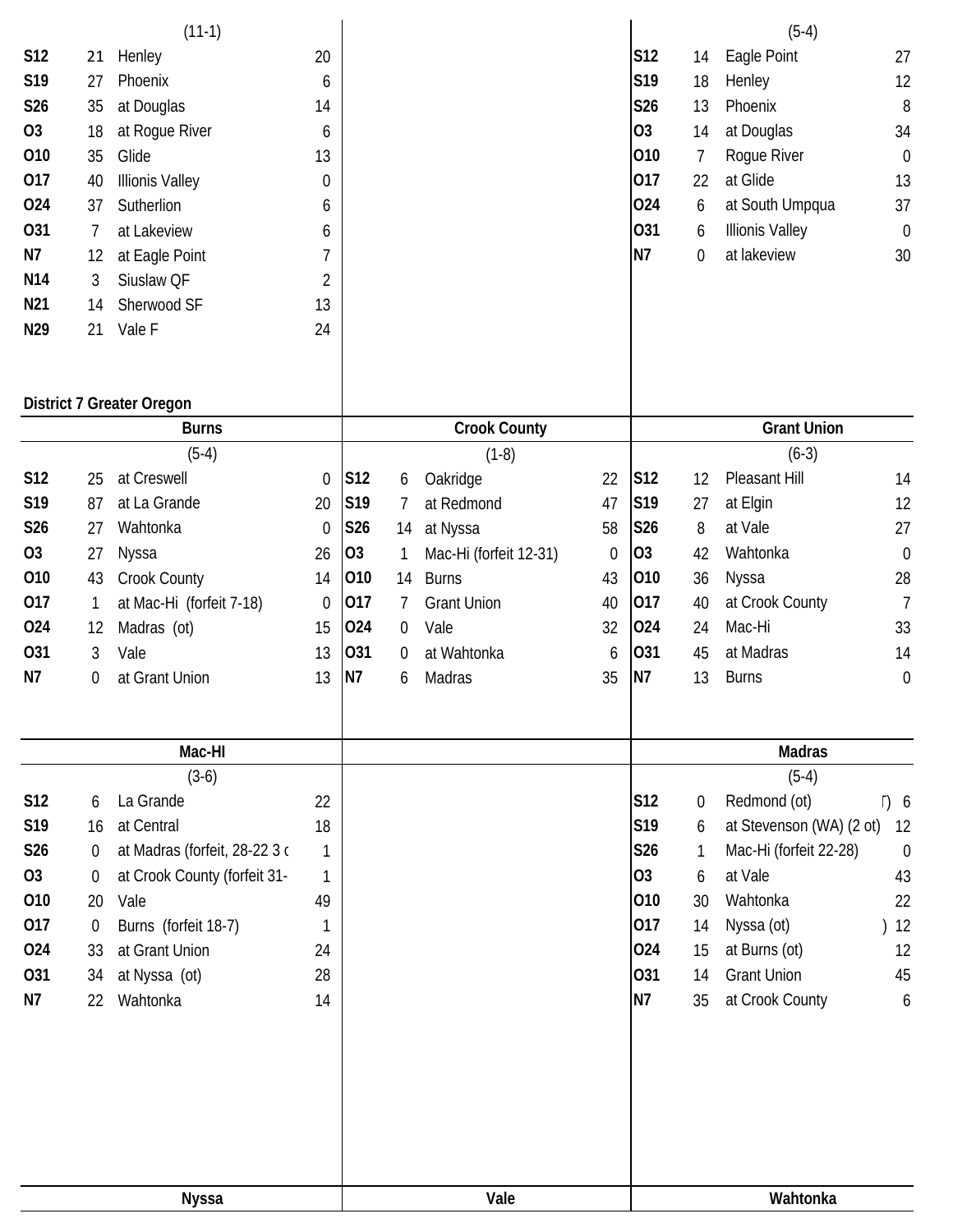|                   |                | $(3-5)$               |                  |                 |                | $(12-0)$           |                  |                |                  | $(1-8)$             |                  |
|-------------------|----------------|-----------------------|------------------|-----------------|----------------|--------------------|------------------|----------------|------------------|---------------------|------------------|
| <b>S12</b>        | 19             | Ontario               | $\overline{1}$   | S12             | 24             | Vallivue (ID)      | 18               | S12            | 16               | Corbett             | $\boldsymbol{0}$ |
| S19               |                | Bye                   |                  | S19             | 29             | at Ontario         | $\mathbf 0$      | S19            | 0                | at Whie Salmon (WA) | 6                |
| S26               | 58             | <b>Crook County</b>   | 14               | S26             | 27             | <b>Grant Union</b> | 8                | S26            | 0                | at Burns            | 27               |
| O <sub>3</sub>    | 26             | at Burns              | 27               | 03              | 43             | Madras             | 6                | 03             | $\boldsymbol{0}$ | <b>Grant Union</b>  | 42               |
| 010               | 28             | <b>Grant Union</b>    | 36               | 010             | 49             | Mac-Hi             | 20               | 010            | 22               | Madras              | 30               |
| 017               | 12             | at Madras             | 14               | 017             | 34             | Wahtonka           | $\theta$         | 017            | 0                | at Vale             | 34               |
| 024               | 54             | at Wahtonka           |                  | 024             |                |                    | $\theta$         | 024            |                  |                     | 54               |
|                   |                |                       | 0                |                 | 32             | at Crook County    |                  |                | $\boldsymbol{0}$ | Nyssa               |                  |
| 031               | 28             | Mac-Hi                | 34               | 031             | 13             | at Burns           | 3                | 031            | 6                | Crook County        | $\boldsymbol{0}$ |
| N7                | 6              | at Vale               | 21               | N7              | 21             | Nyssa              | 6                | N7             | 14               | at Mac-Hi           | 22               |
|                   |                |                       |                  | N <sub>15</sub> | 21             | Coquille QF        | $\boldsymbol{0}$ |                |                  |                     |                  |
|                   |                |                       |                  | <b>N22</b>      | 34             | Seaside SF         | 8                |                |                  |                     |                  |
|                   |                |                       |                  | N29             | 24             | South Umpqua F     | 21               |                |                  |                     |                  |
| <b>District 8</b> |                | <b>Captial League</b> |                  |                 |                |                    |                  |                |                  |                     |                  |
|                   |                | Cascade               |                  |                 |                | Central            |                  |                |                  | Chemawa             |                  |
|                   |                | $(8-2)$               |                  |                 |                | $(4-5)$            |                  |                |                  | $(1-8)$             |                  |
| <b>S12</b>        | 28             | at Yamhill-Carlton    | 0                | S12             | 14             | Scappoose          | 20               | S12            | 0                | at Scio             | 8                |
| S <sub>19</sub>   | 7              | Tillamook             | 20               | S19             | 18             | Mac-Hi             | 16               | S19            | 14               | Elmira              | 8                |
| S26               | 20             | at La Salle           | 6                | S26             | 26             | Chemawa            | $\mathbf 0$      | S26            | 0                | at Central          | 26               |
| O <sub>3</sub>    | 26             | at Chemawa            | 0                | 03              | 26             | at Gervais         | 8                | <b>O3</b>      | 0                | Cascade             | 26               |
| O <sub>9</sub>    | 26             | at Gervais            | $\mathbf 0$      | O <sub>9</sub>  | 12             | Gladstone          | 21               | O <sub>9</sub> | 2                | at La Salle         | 22               |
| 017               | 21             | Gladstone             | $\mathbf 0$      | 017             | $\mathbf 0$    | at Woodburn        | 28               | 017            | 0                | Gervias             | 18               |
| 024               | $\overline{2}$ | Woodburn              | 0                | 024             | $\overline{2}$ | Stayton            | 33               | 024            | 12               | at Gladstone        | 28               |
| 031               | 17             | at Stayton            | 14               | 031             | 13             | at la Salle        | 8                | 031            | 6                | at Woodburn         | 51               |
| N7                |                |                       |                  | <b>N7</b>       |                |                    |                  | N7             |                  |                     |                  |
|                   | 41             | Central               | $\boldsymbol{0}$ |                 | 0              | at Cascade         | 41               |                | 7                | Stayton             | 12               |
| N <sub>14</sub>   | 0              | Sherwood QF           | 6                |                 |                |                    |                  |                |                  |                     |                  |
|                   |                | Gervais               |                  |                 |                |                    |                  |                |                  | Gladstone           |                  |
|                   |                | $(1-8)$               |                  |                 |                |                    |                  |                |                  | $(7-2)$             |                  |
| S12               | 0              | Sheridan              | 14               |                 |                |                    |                  | S12            | 20               | at Tillamook        | 13               |
| S19               | 0              | at Jefferson          | 12               |                 |                |                    |                  | <b>S20</b>     | 12               | at Bandon           | 6                |
| S26               | 0              | at Stayton            | 17               |                 |                |                    |                  | <b>S26</b>     | $\overline{7}$   | at Woodburn         | 0                |
| 03                | 8              | Central               | 26               |                 |                |                    |                  | O <sub>3</sub> | 0                | Stayton             | 6                |
| O <sub>9</sub>    | 0              | Cascade               | 26               |                 |                |                    |                  | O <sub>9</sub> | 21               | at Central          | 12               |
| 017               | 18             | at Chemawa            | $\theta$         |                 |                |                    |                  | 017            | $\mathbf 0$      | at Cascade          | 21               |
|                   |                |                       |                  |                 |                |                    |                  |                |                  |                     |                  |
| 024               | 0              | at La Salle           | 20               |                 |                |                    |                  | 024            | 28               | Chemawa             | 12               |
| 031               | 0              | at Gladstone          | 41               |                 |                |                    |                  | 031            | 41               | Gervais             | $\boldsymbol{0}$ |
| N7                | 6              | Woodburn              | 23               |                 |                |                    |                  | <b>N7</b>      | 41               | La Salle            | 6                |
|                   |                |                       |                  |                 |                |                    |                  |                |                  |                     |                  |
|                   |                | La Salle              |                  |                 |                | Stayton            |                  |                |                  | Woodbuirn           |                  |